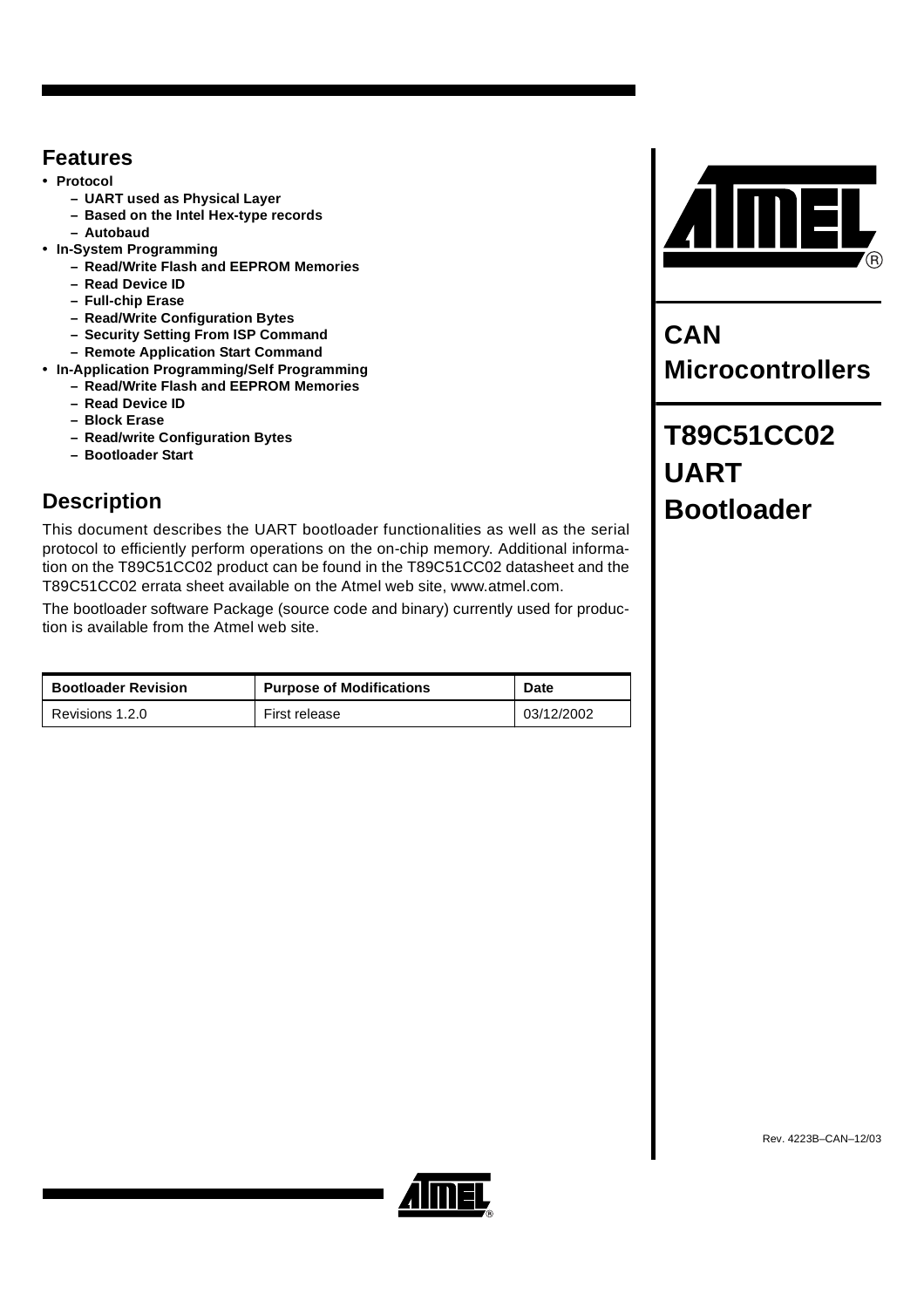

<span id="page-1-2"></span><span id="page-1-1"></span><span id="page-1-0"></span>

| <b>Functional</b><br><b>Description</b>                                              | The T89C51CC02 Bootloader facilitates In-System Programming and In-Application<br>Programming.                                                                                                                 |
|--------------------------------------------------------------------------------------|----------------------------------------------------------------------------------------------------------------------------------------------------------------------------------------------------------------|
| <b>In-System Programming</b><br>Capability                                           | In-System Programming (ISP) allows the user to program or reprogram a microcontrol-<br>ler's on-chip Flash memory without removing it from the system and without the need of<br>a pre-programmed application. |
|                                                                                      | The UART bootloader can manage a communication with a host through the serial net-<br>work. It can also access and perform requested operations on the on-chip Flash<br>memory.                                |
| <b>In-Application</b><br><b>Programming or Self</b><br><b>Programming Capability</b> | In-Application Programming (IAP) allows the reprogramming of a microcontroller's on-<br>chip Flash memory without removing it from the system and while the embedded appli-<br>cation is running.              |
|                                                                                      | The UART bootloader contains some Application Programming Interface routines<br>named API routines allowing IAP by using the user's firmware.                                                                  |
| <b>Block Diagram</b>                                                                 | This section describes the different parts of the bootloader. The figure below shows the<br>on-chip bootloader and IAP processes.                                                                              |

### <span id="page-1-3"></span>**Figure 1.** Bootloader Process Description

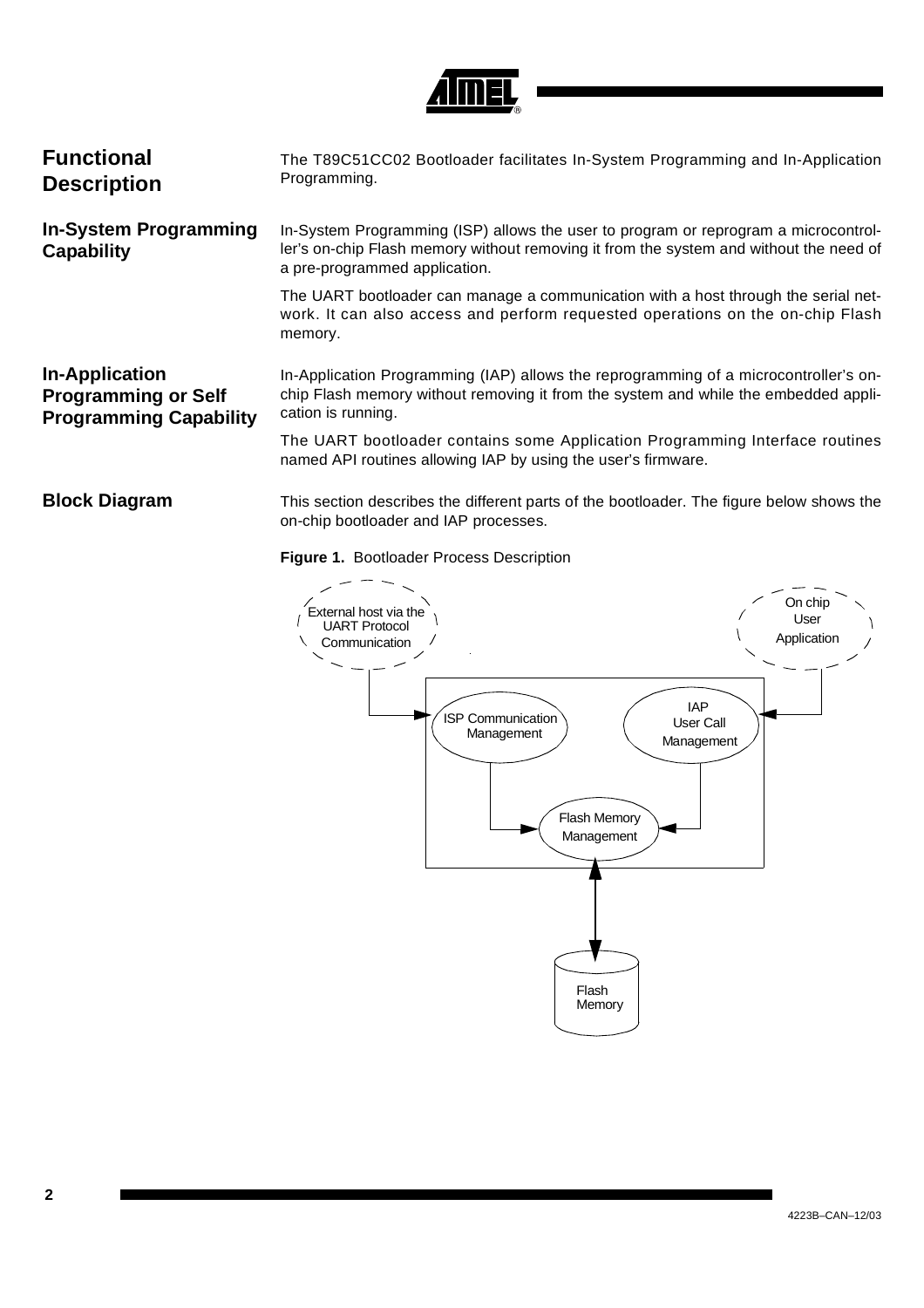| <b>ISP Communication</b><br><b>Management</b> | The purpose of this process is to manage the communication and its protocol between<br>the on-chip bootloader and an external device (host). The on-chip bootloader imple-<br>ments a Serial protocol (see Section "Protocol", page 9). This process translates serial<br>communication frames (UART) into Flash memory accesses (read, write, erase). |
|-----------------------------------------------|--------------------------------------------------------------------------------------------------------------------------------------------------------------------------------------------------------------------------------------------------------------------------------------------------------------------------------------------------------|
| <b>User Call Management</b>                   | Several Application Program Interface (API) calls are available to the application pro-<br>gram to selectively erase and program Flash pages. All calls are made through a<br>common interface (API calls) included in the bootloader. The purpose of this process is<br>to translate the application request into internal Flash Memory operations.   |
| <b>Flash Memory Management</b>                | This process manages low level accesses to the Flash memory (performs read and<br>write accesses).                                                                                                                                                                                                                                                     |

## <span id="page-2-0"></span>**Bootloader Configuration**

**Configuration and Manufacturer Information**  The table below lists Configuration and Manufacturer byte information used by the bootloader. This information can be accessed through a set of API or ISP commands.

| <b>Mnemonic</b>          | <b>Description</b>            | <b>Default Value</b> |
|--------------------------|-------------------------------|----------------------|
| <b>BSB</b>               | <b>Boot Status Byte</b>       | <b>FFh</b>           |
| <b>SBV</b>               | Software Boot Vector          | <b>FCh</b>           |
| P1_CF                    | Port 1 Configuration          | FE <sub>h</sub>      |
| P <sub>3</sub> CF        | Port 3 Configuration          | FF <sub>h</sub>      |
| P4_CF                    | Port 4 Configuration          | <b>FFh</b>           |
| <b>SSB</b>               | <b>Software Security Byte</b> | <b>FFh</b>           |
| EB                       | Extra Byte                    | <b>FFh</b>           |
| Manufacturer             |                               | 58h                  |
| Id1: Family code         |                               | D7h                  |
| <b>Id2: Product Name</b> |                               | <b>BBh</b>           |
| Id3: Product Revision    |                               | FFh                  |

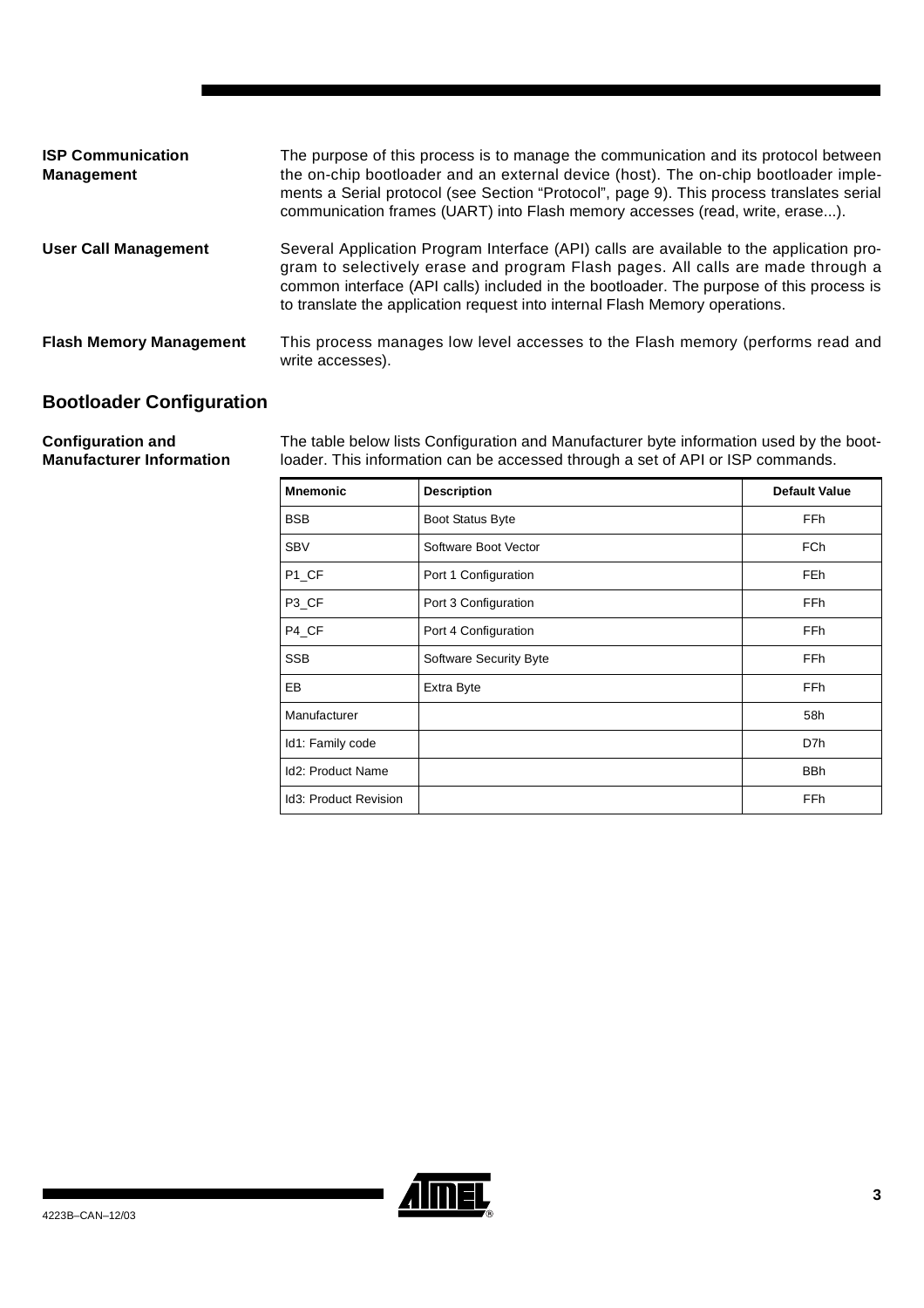

### <span id="page-3-0"></span>**Mapping and Default Value of Hardware Security Byte**

The 4 Most Significant Byte (MSB) of the Hardware Byte can be read/written by software (this area is called Fuse bits). The 4 (Least Significant Byte) LSB can only be read by software and written by hardware in parallel mode (with parallel programmer devices).

| <b>Bit Position</b> | <b>Mnemonic</b> | <b>Default Value</b> | <b>Description</b>                                               |
|---------------------|-----------------|----------------------|------------------------------------------------------------------|
| $\overline{7}$      | X2B             | U                    | To start in x1 mode                                              |
| 6                   | <b>BLJB</b>     | P                    | To map the boot area in code area between F800h-<br><b>FFFFh</b> |
| 5                   | reserved        | U                    |                                                                  |
| 4                   | reserved        | U                    |                                                                  |
| 3                   | reserved        | $\cup$               |                                                                  |
| 2                   | LB <sub>2</sub> | P                    |                                                                  |
| 1                   | LB1             | U                    | To lock the chip (see data sheet)                                |
| 0                   | LB <sub>0</sub> | U                    |                                                                  |

Note: U: Unprogram = 1

P: Program = 0

<span id="page-3-1"></span>**Security** The bootloader has Software Security Byte (SSB) to protect itself from user access or ISP access.

> The Software Security Byte (SSB) protects from ISP accesses. The command "Program Software Security Bit" can only write a higher priority level. There are three levels of security:

- level 0: **NO\_SECURITY** (FFh) This is the default level. From level 0, one can write level 1 or level 2.
- level 1: **WRITE\_SECURITY** (FEh) In this level it is impossible to write in the Flash memory, BSB and SBV. The Bootloader returns an error message. From level 1, one can write only level 2.
- level 2: **RD\_WR\_SECURITY** (FCh) Level 2 forbids all read and write accesses to/from the Flash memory. The Bootloader returns an error message.

Only a full chip erase command can reset the software security bits.

|                               | Level 0                  | Level 1                  | Level <sub>2</sub>       |
|-------------------------------|--------------------------|--------------------------|--------------------------|
| Flash/EEPROM                  | Any access allowed       | Read only access allowed | All access not allowed   |
| Fuse bit                      | Any access allowed       | Read only access allowed | All access not allowed   |
| <b>BSB &amp; SBV &amp; EB</b> | Any access allowed       | Read only access allowed | All access not allowed   |
| <b>SSB</b>                    | Any access allowed       | Write level2 allowed     | Read only access allowed |
| Manufacturer info             | Read only access allowed | Read only access allowed | Read only access allowed |
| Bootloader info               | Read only access allowed | Read only access allowed | Read only access allowed |
| Frase block                   | Allowed                  | Not allowed              | Not allowed              |
| Full chip erase               | Allowed                  | Allowed                  | Allowed                  |
| <b>Blank Check</b>            | Allowed                  | Allowed                  | Allowed                  |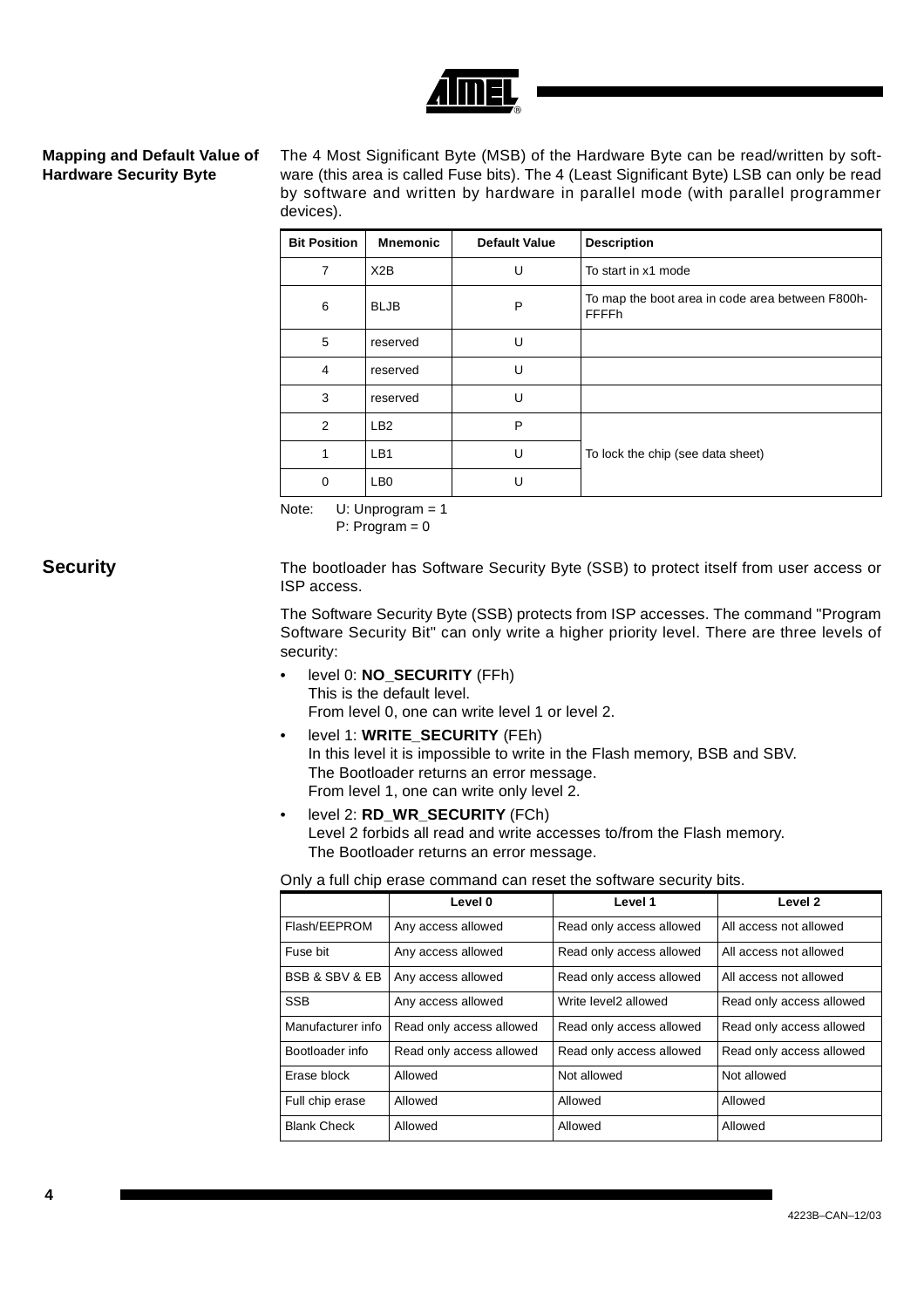<span id="page-4-0"></span>**Software Boot Vector** The Software Boot Vector (SBV) forces the execution of a user bootloader starting at address [SBV]00h in the application area (FM0).

The way to start this user bootloader is described in the section "Boot Process".

**Figure 2.** Software Boot Vector



<span id="page-4-1"></span>**FLIP Software Program** FLIP is a PC software program running under Windows® 9x/2K/XP Windows NT® and LINUX® that supports all Atmel Flash microcontroller and CAN protocol communication media.

This software program is available free of charge from the Atmel web site.

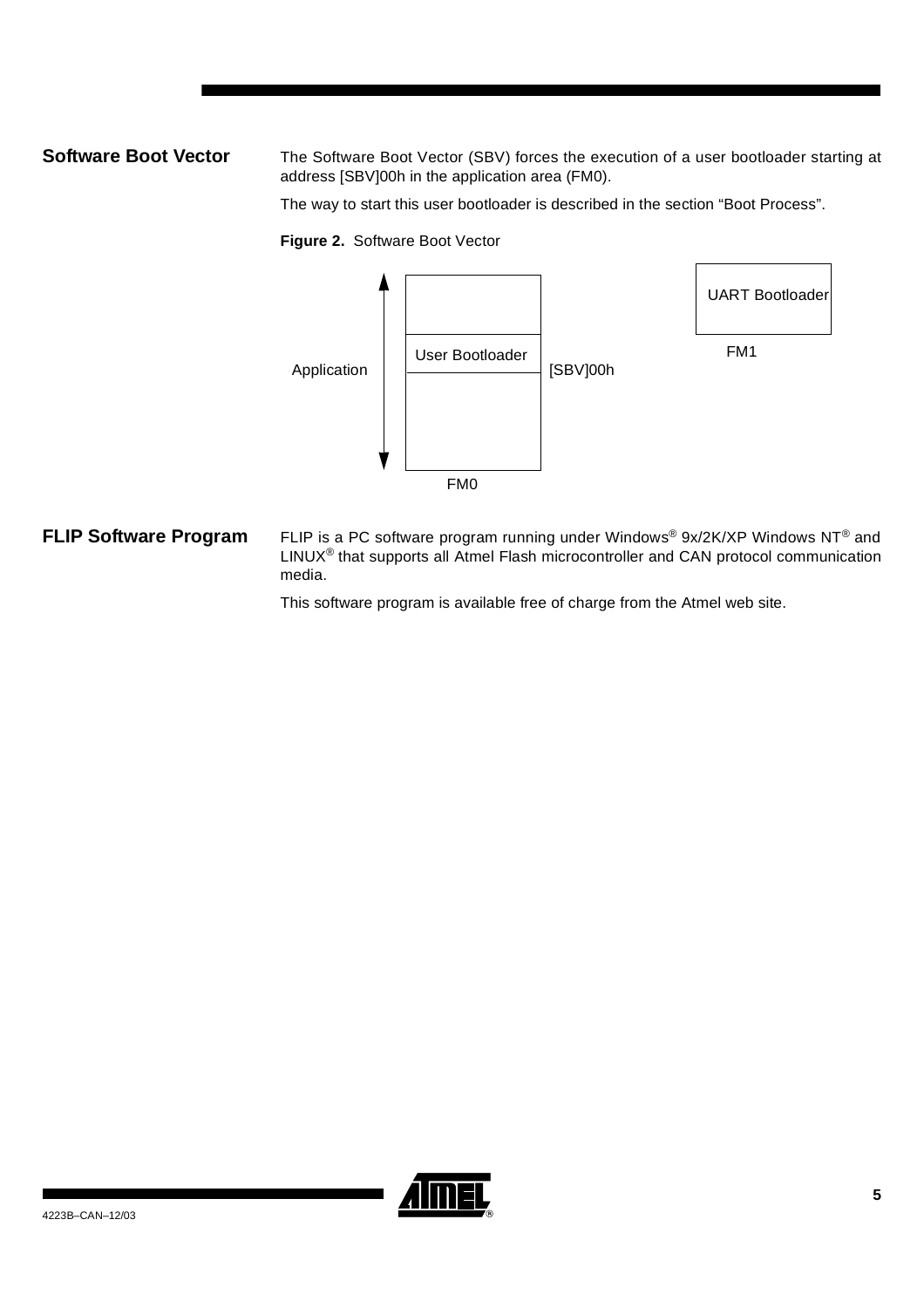

<span id="page-5-1"></span><span id="page-5-0"></span>

| <b>In-System</b><br>Programming | The ISP allows the user to program or reprogram a microcontroller's on-chip Flash<br>memory through the serial line without removing it from the system and without the need<br>of a pre-programmed application.<br>This section describes how to start the UART bootloader and all higher level protocol<br>over the serial line. |  |  |  |  |  |
|---------------------------------|------------------------------------------------------------------------------------------------------------------------------------------------------------------------------------------------------------------------------------------------------------------------------------------------------------------------------------|--|--|--|--|--|
| <b>Boot Process</b>             | The bootloader can be activated in two ways:<br>Hardware condition<br>$\bullet$<br>Regular boot process<br>$\bullet$                                                                                                                                                                                                               |  |  |  |  |  |
| <b>Hardware Condition</b>       | The Hardware Condition forces the bootloader execution from reset.                                                                                                                                                                                                                                                                 |  |  |  |  |  |
|                                 | The default factory Hardware Condition is assigned to port P1.<br>P1 must be equal to FEh<br>$\bullet$                                                                                                                                                                                                                             |  |  |  |  |  |
|                                 | In order to offer the best flexibility, the user can define its own Hardware Condition on<br>one of this following Port:                                                                                                                                                                                                           |  |  |  |  |  |
|                                 | Port1<br>$\bullet$                                                                                                                                                                                                                                                                                                                 |  |  |  |  |  |
|                                 | Port <sub>3</sub><br>$\bullet$                                                                                                                                                                                                                                                                                                     |  |  |  |  |  |
|                                 | Port4 (only bit0 and bit1)<br>$\bullet$                                                                                                                                                                                                                                                                                            |  |  |  |  |  |
|                                 | The Hardware Condition configuration are stored in three bytes called P1_CF, P3_CF,<br>P4_CF.                                                                                                                                                                                                                                      |  |  |  |  |  |
|                                 | These bytes can be modified by the user through a set of API or through an ISP<br>command.                                                                                                                                                                                                                                         |  |  |  |  |  |
|                                 | There is a priority between P1_CF, P3_CF and P4_CF (see boot process diagram).<br>The BLJB must ba at 0 (programmed) to be able to restart the bootloader.<br>Note:<br>If the BLJB is equal to 1 (unprogrammed) only the hardware parallel programmer can<br>change this bit (see T89C51CC02 Datasheet for more detail).           |  |  |  |  |  |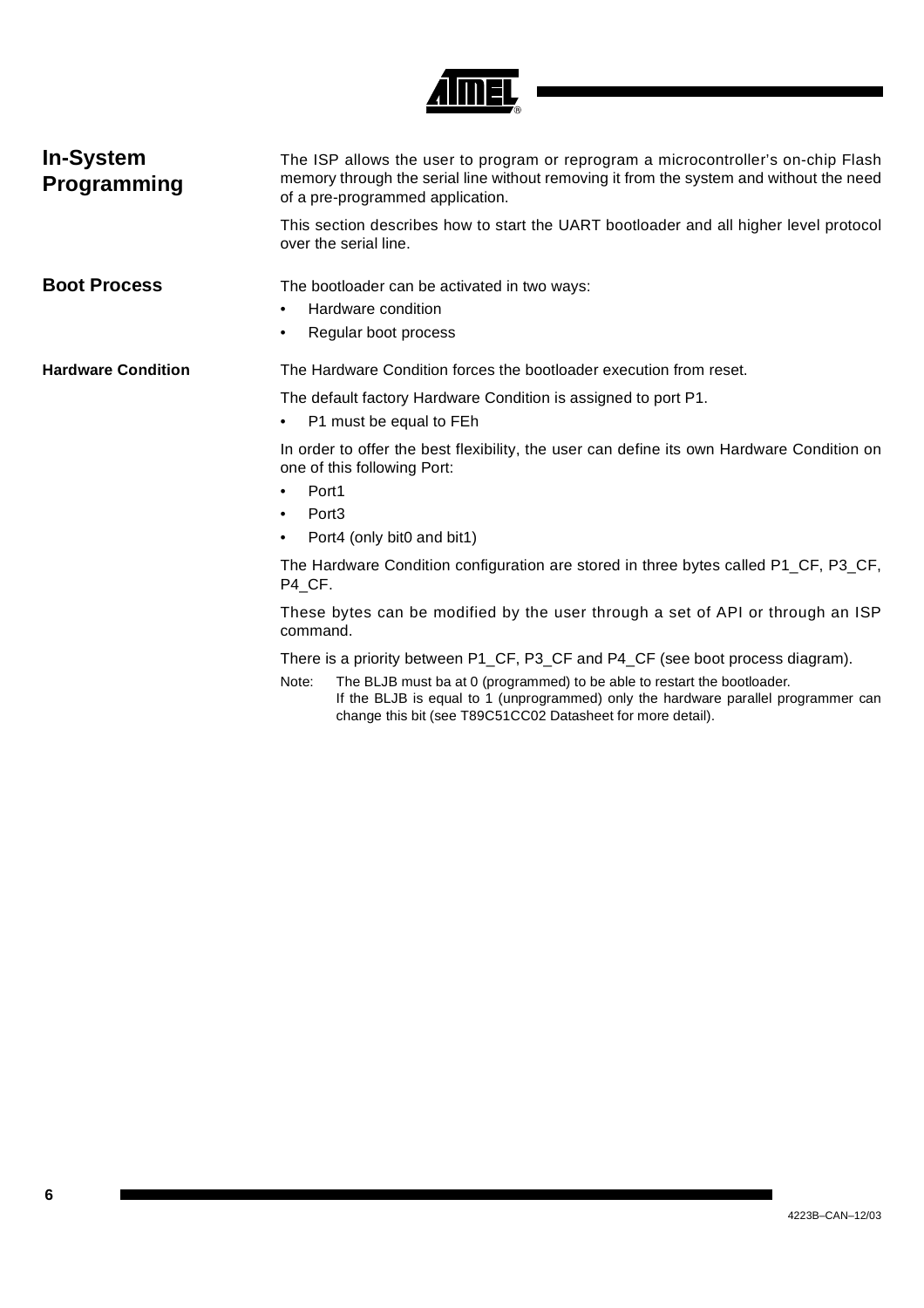### **Regular Boot Process**



![](_page_6_Picture_2.jpeg)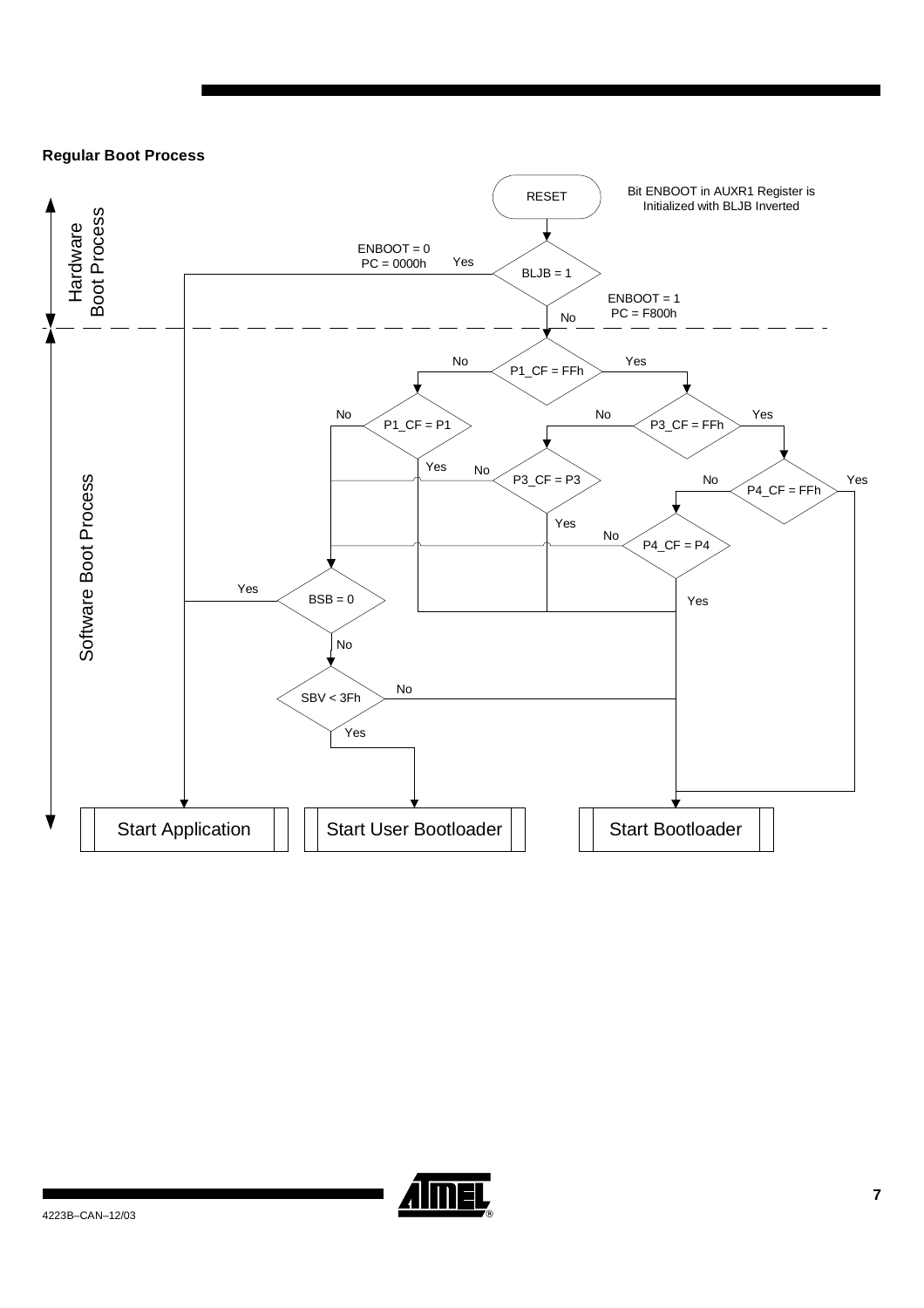![](_page_7_Picture_0.jpeg)

<span id="page-7-0"></span>**Physical Layer** The UART used to transmit information has the following configuration:

- Character: 8-bit data
- Parity: none
- Stop: 2 bit
- Flow control: none
- Baud rate: autobaud is performed by the bootloader to compute the baud rate chosen by the host.

### **Frame Description** The Serial Protocol is based on the Intel Hex-type records.

Intel Hex records consist of ASCII characters used to represent hexadecimal values and are summarized below.

### **Table 1.** Intel Hex Type Frame

|      | Record Mark ':' Record length | <b>Load Offset</b> | <b>Record Type</b> | Data or Info | Checksum |
|------|-------------------------------|--------------------|--------------------|--------------|----------|
| byte | bvte                          | 2 bytes            | 1 bytes            | n byte       | 1 bvte   |

- Record Mark:
	- Record Mark is the start of frame. This field must contain ':'.
- Record length:
	- Record length specifies the number of Bytes of information or data which follows the Record Type field of the record.
- Load Offset:
	- Load Offset specifies the 16-bit starting load offset of the data Bytes, therefore this field is used only for
	- Data Program Record.
- Record Type:
	- Record Type specifies the command type. This field is used to interpret the remaining information within the frame.
- Data/Info:
	- Data/Info is a variable length field. It consists of zero or more Bytes encoded as pairs of hexadecimal digits. The meaning of data depends on the Record Type.
- Checksum:
	- The two's complement of the 8-bit Bytes that result from converting each pair of ASCII hexadecimal digits to one Byte of binary, and including the Record Length field to and including the last Byte of the Data/Info field. Therefore, the sum of all the ASCII pairs in a record after converting to binary, from the Record Length field to and including the Checksum field, is zero.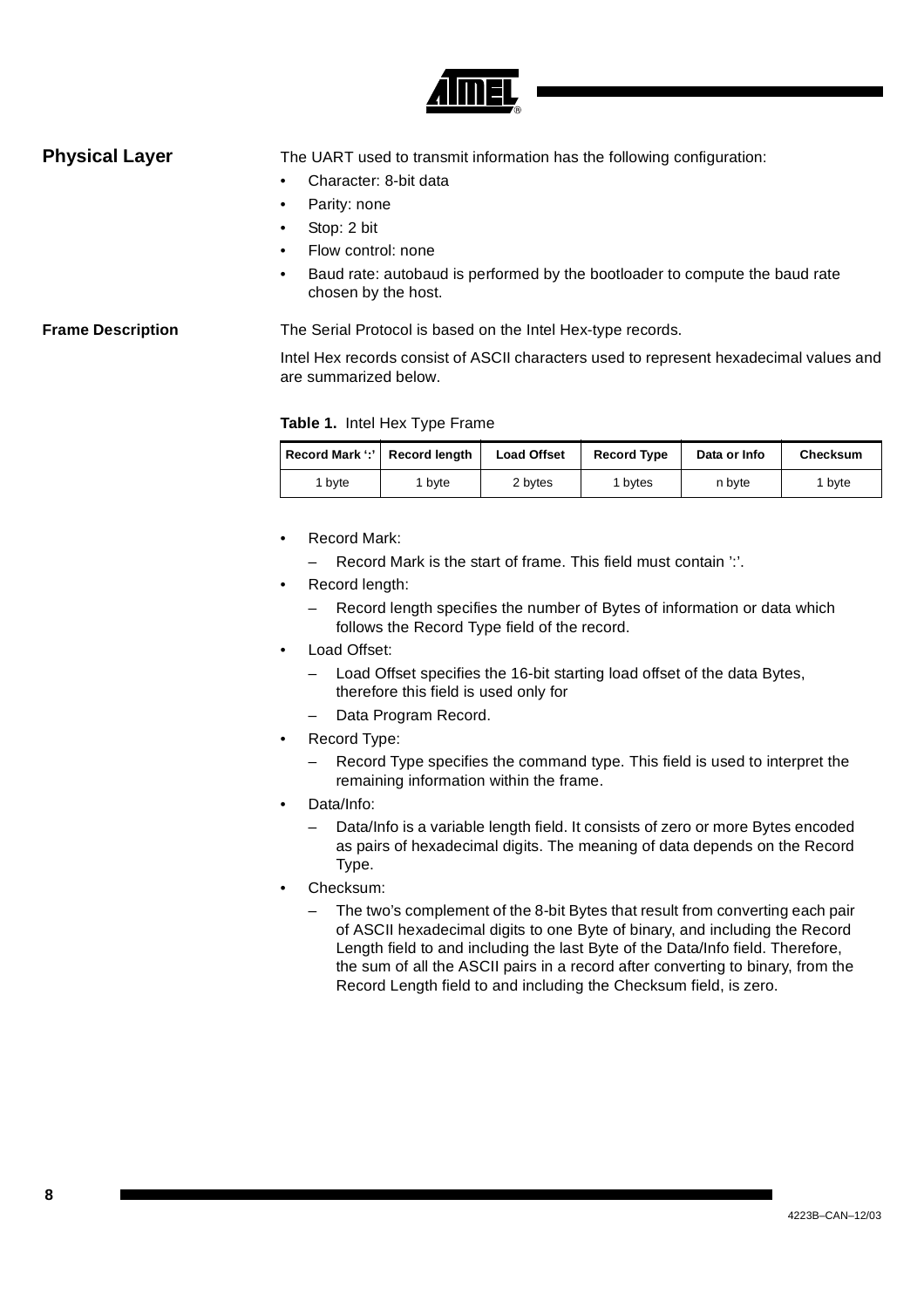## <span id="page-8-0"></span>**Protocol**

| Overview                            | An initialization step must be performed after each Reset. After microcontroller reset,<br>the bootloader waits for an autobaud sequence (see Section "Autobaud<br>Performances"). |     |                          |  |  |  |
|-------------------------------------|------------------------------------------------------------------------------------------------------------------------------------------------------------------------------------|-----|--------------------------|--|--|--|
|                                     | When the communication is initialized the protocol depends on the record type issued<br>by the host.                                                                               |     |                          |  |  |  |
| <b>Communication Initialization</b> | The host initiates the communication by sending a 'U' character to help the bootloader<br>to compute the baudrate (autobaud).                                                      |     |                          |  |  |  |
|                                     | Figure 3. Initialization<br><b>Host</b>                                                                                                                                            |     | <b>Bootloader</b>        |  |  |  |
|                                     | Init Communication                                                                                                                                                                 | "U" | Performs Autobaud        |  |  |  |
|                                     | If (not received "U")<br>Else<br><b>Communication Opened</b>                                                                                                                       | "ע" | Sends Back 'U' Character |  |  |  |

### <span id="page-8-1"></span>**Autobaud Performances** The bootloader supports a wide range of baud rates. It is also adaptable to a wide range of oscillator frequencies. This is accomplished by measuring the bit-time of a single bit in a received character. This information is then used to program the baud rate in terms of timer counts based on the oscillator frequency. [Table 2](#page-8-2) shows the autobaud capabilities.

| Frequency<br>(MHz)<br><b>Baudrate</b><br>(kHz) | 1.8432 | $\mathbf{2}$                 | 2.4576    | 3              | 3.6864    | 4                            | 5                            | 6         | 7.3728    |
|------------------------------------------------|--------|------------------------------|-----------|----------------|-----------|------------------------------|------------------------------|-----------|-----------|
| 2400                                           | OK     | OK                           | OK        | OK             | OK        | OK                           | OK                           | OK        | OK        |
| 4800                                           | OK     | $\overline{\phantom{a}}$     | <b>OK</b> | OK             | <b>OK</b> | OK                           | OK                           | OK        | OK        |
| 9600                                           | OK     | $\overline{\phantom{a}}$     | <b>OK</b> | <b>OK</b>      | <b>OK</b> | OK                           | OK                           | <b>OK</b> | <b>OK</b> |
| 19200                                          | OK     | $\overline{\phantom{a}}$     | OK        | <b>OK</b>      | <b>OK</b> | $\blacksquare$               | $\qquad \qquad \blacksquare$ | OK        | OK        |
| 38400                                          |        | $\qquad \qquad \blacksquare$ | OK        |                | <b>OK</b> | $\blacksquare$               | OK                           | OK        | OK        |
| 57600                                          | ۰      | $\overline{\phantom{a}}$     | ۰         | $\blacksquare$ | OK        | $\blacksquare$               | ۰                            | ۰         | OK        |
| 115200                                         |        | ٠                            |           |                |           | $\qquad \qquad \blacksquare$ | ٠                            |           | OK        |
| Frequency<br>(MHz)<br><b>Baudrate</b><br>(kHz) | 8      | 10                           | 11.0592   | 12             | 14.746    | 16                           | 20                           | 24        | 26.6      |
| 2400                                           | OK     | OK                           | OK        | OK             | OK        | OK                           | <b>OK</b>                    | OK        | OK        |
| 4800                                           | OK     | OK                           | OK        | OK             | OK        | OK                           | OK                           | OK        | OK        |
| 9600                                           | OK     | OK                           | OK        | OK             | OK        | OK                           | OK                           | OK        | OK        |
| 19200                                          | OK     | OK                           | OK        | OK             | OK        | OK                           | OK                           | OK        | OK        |

### <span id="page-8-2"></span>**Table 2.** Autobaud Performances

![](_page_8_Picture_5.jpeg)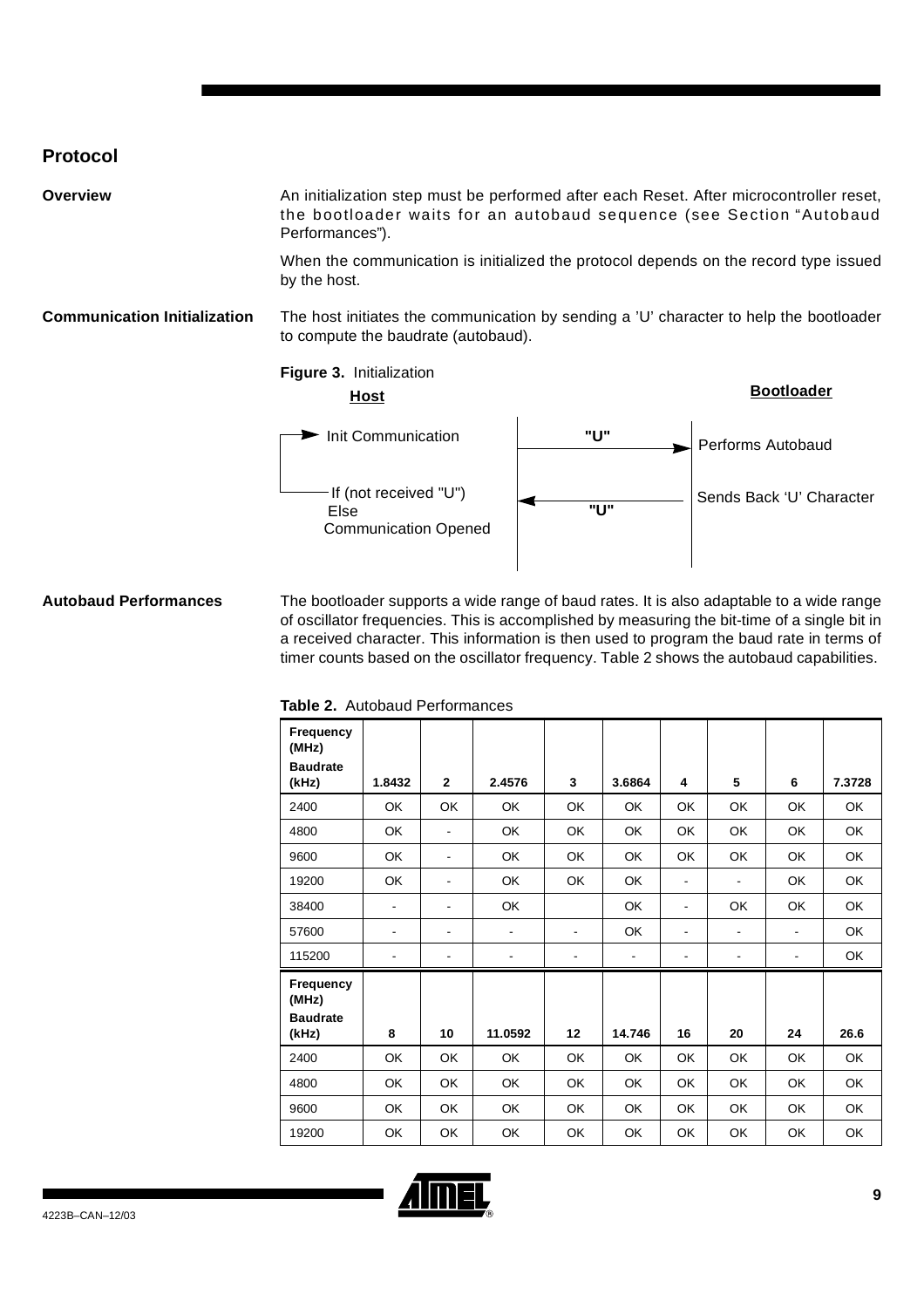![](_page_9_Picture_0.jpeg)

| Frequency<br>(MHz)<br><b>Baudrate</b><br>(kHz) | 8 | 10 | 11.0592 | $12 \,$                  | 14.746 | 16                       | 20 | 24 | 26.6 |
|------------------------------------------------|---|----|---------|--------------------------|--------|--------------------------|----|----|------|
| 38400                                          | - |    | OK      | OK                       | OK     | OK                       | OK | OK | OK   |
| 57600                                          | - |    | OK      | $\overline{\phantom{a}}$ | OK     | OK                       | OK | OK | OK   |
| 115200                                         | - | ۰  | OK      | $\overline{\phantom{a}}$ | OK     | $\overline{\phantom{a}}$ |    | ۰  | ۰    |

### **Command Data Stream Protocol**

All commands are sent using the same flow. Each frame sent by the host is echoed by the bootloader.

![](_page_9_Figure_4.jpeg)

![](_page_9_Figure_5.jpeg)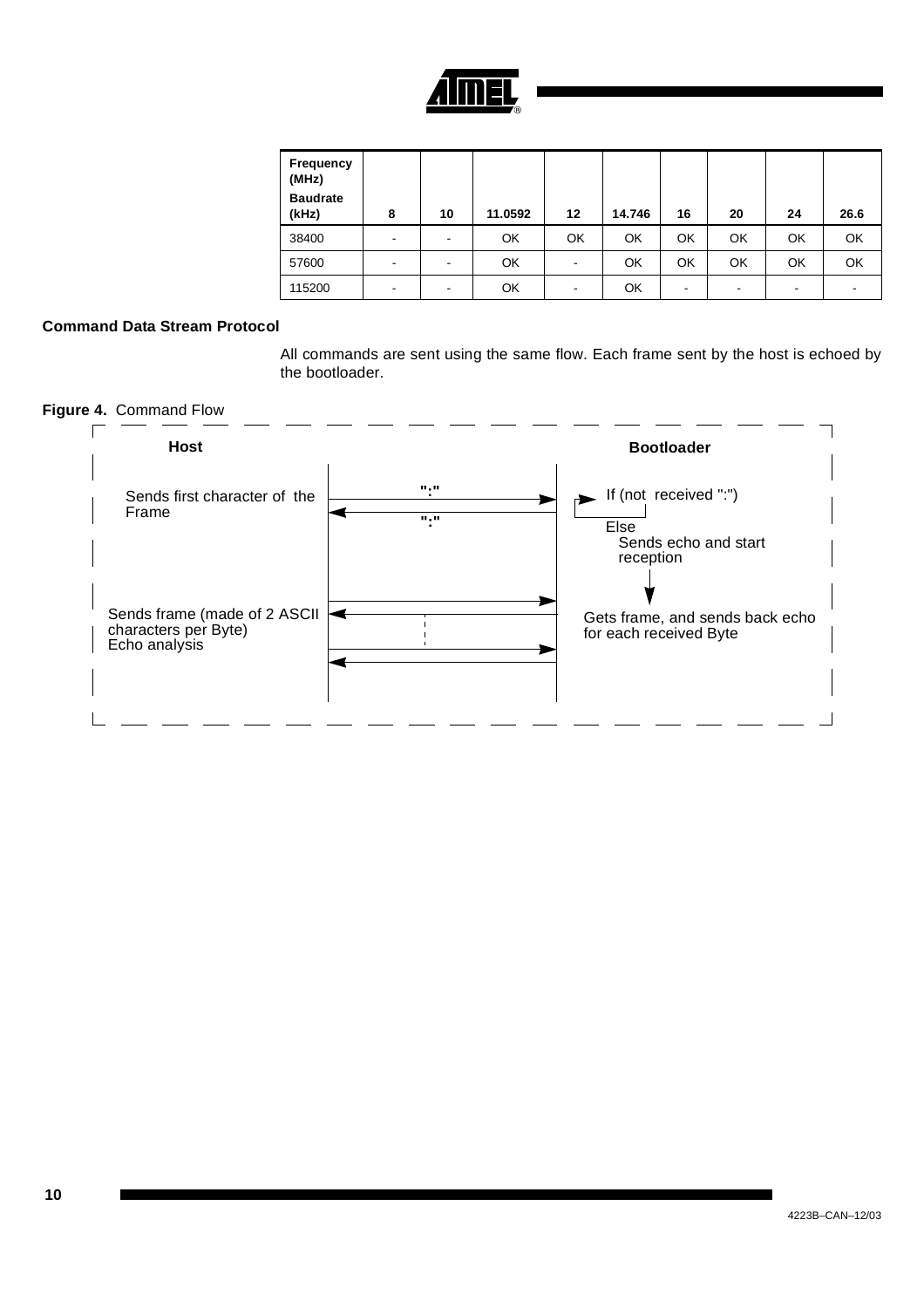### **Programming the Flash or EEPROM Data**

The flow described below shows how to program data in the Flash memory or in the EEPROM data memory.

The bootloader programs on a page of 128 bytes basis when it is possible.

The host must take care that:

The data to program transmitted within a frame are in the same page.

### Requests from Host

| <b>Command Name</b>    | Record<br>type | Load<br><b>Offset</b> | Record<br>length | Data[0] | $\cdots$ | Data[127] |
|------------------------|----------------|-----------------------|------------------|---------|----------|-----------|
| Program Flash          | 00h            | start<br>address      | nb of Data       | x       | $\cdots$ | X         |
| Program EEPROM<br>Data | 07h            | start<br>address      | nb of Data       | x       | $\cdots$ | x         |

Answers from Bootloader The boot loader answers with:

- '.' & 'CR' & 'LF' when the data are programmed
- 'X' & 'CR' & 'LF' if the checksum is wrong
- 'P' & 'CR' & 'LF' if the Security is set

Flow Description

![](_page_10_Figure_13.jpeg)

### Example

| Programming Data (write 55h at address 0010h in the Flash) |                            |  |  |  |  |
|------------------------------------------------------------|----------------------------|--|--|--|--|
|                                                            |                            |  |  |  |  |
| HOST                                                       | : 01 0010 00 55 9A         |  |  |  |  |
| BOOTLOADER                                                 | : 01 0010 00 55 9A . CR LF |  |  |  |  |

![](_page_10_Picture_16.jpeg)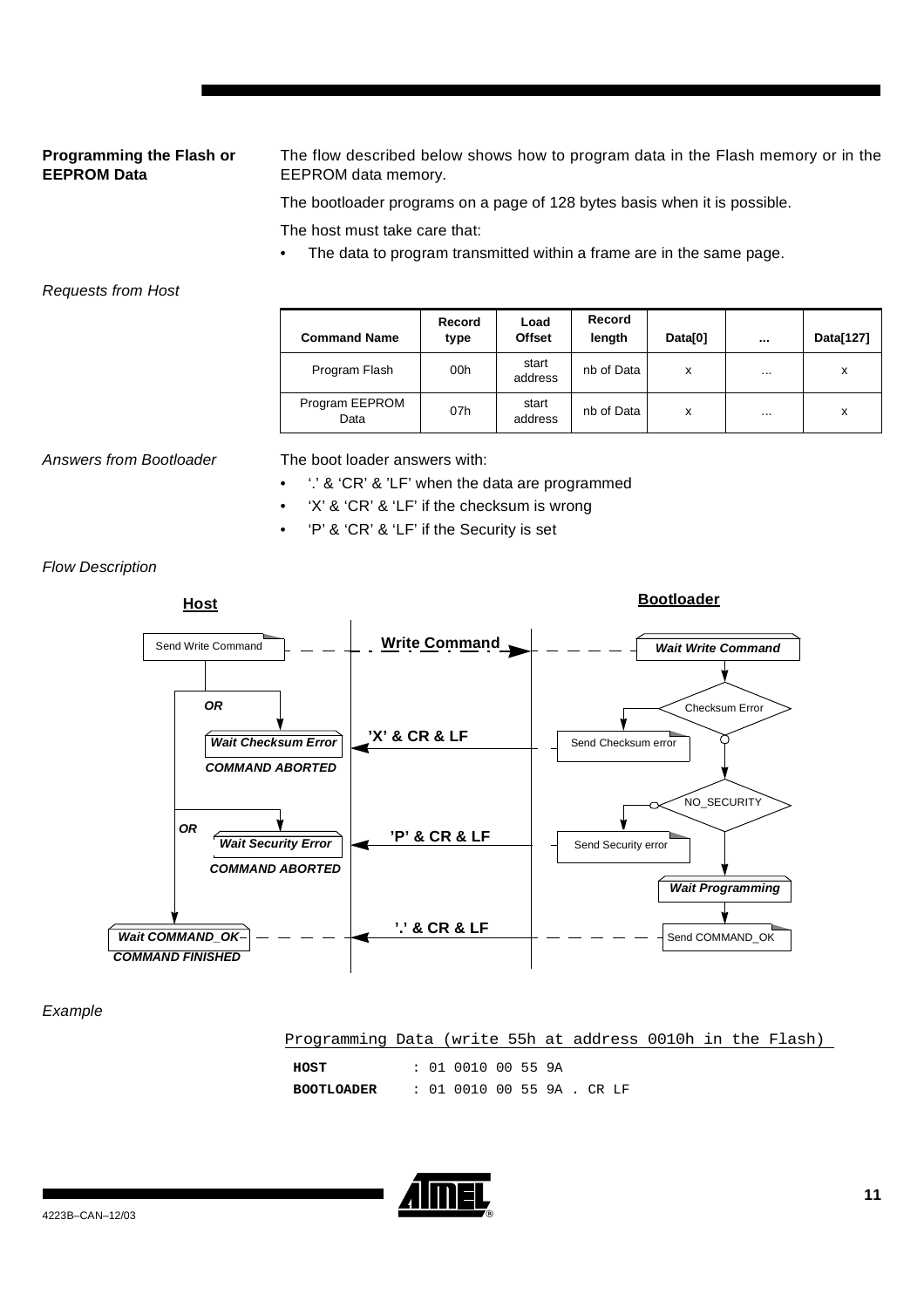![](_page_11_Picture_0.jpeg)

### **Read the Flash or EEPROM Data**

The flow described below allows the user to read data in the Flash memory or in the EEPROM data memory. A blank check command is possible with this flow.

The device splits into blocks of 16 bytes the data to transfer to the Host if the number of data to display is greater than 16 data bytes.

### Requests from Host

| <b>Command Name</b>  | Record<br>Type | Load Offset | Record<br>Length | Data[0] | Data[1]       | Data <sup>[2]</sup> | Data[3]     | Data[4] |
|----------------------|----------------|-------------|------------------|---------|---------------|---------------------|-------------|---------|
| Read Flash           |                |             |                  |         |               |                     |             | 00h     |
| Blank check on Flash | 04h            | x           | 05h              |         | start address |                     | end Address | 01h     |
| Read EEPROM Data     |                |             |                  |         |               |                     |             | 02h     |

Note: The field "Load offset" is not used.

- Answers from Bootloader The boot loader answers to a read Flash or EEPROM Data memory command:
	- 'Address = data ' & 'CR' & 'LF' up to 16 data by line.
	- 'X' & 'CR' & 'LF' if the checksum is wrong
	- 'L' & 'CR' & 'LF' if the Security is set

The bootloader answers to blank check command:

- '.' & 'CR' & 'LF' when the blank check is ok
- 'First Address wrong' 'CR' & 'LF' when the blank check is fail
- 'X' & 'CR' & 'LF' if the checksum is wrong
- 'P' & 'CR' & 'LF' if the Security is set

### Flow Description: Blank Check **Command**

![](_page_11_Figure_18.jpeg)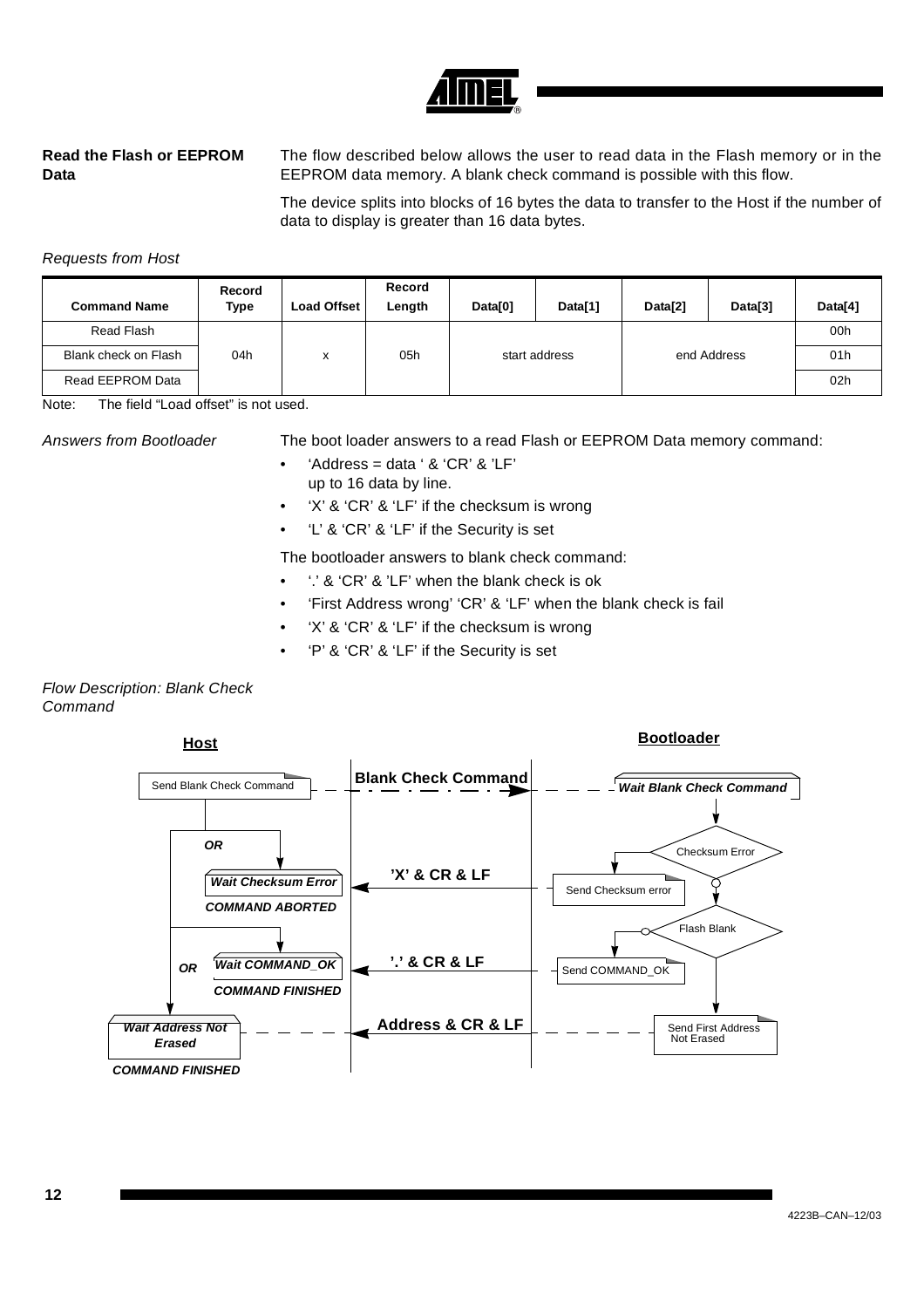### Example

|                   | Blank Check ok                                            |  |  |                                            |  |  |  |  |
|-------------------|-----------------------------------------------------------|--|--|--------------------------------------------|--|--|--|--|
| HOST              |                                                           |  |  | : 05 0000 04 0000 7FFF 01 78               |  |  |  |  |
|                   | <b>BOOTLOADER : 05 0000 04 0000 7FFF 01 78. CR LF</b>     |  |  |                                            |  |  |  |  |
|                   | Blank Check ko at address xxxx                            |  |  |                                            |  |  |  |  |
| HOST              |                                                           |  |  | : 05 0000 04 0000 7FFF 01 78               |  |  |  |  |
|                   | <b>BOOTLOADER : 05 0000 04 0000 7FFF 01 78 xxxx CR LF</b> |  |  |                                            |  |  |  |  |
|                   | Blank Check with checksum error                           |  |  |                                            |  |  |  |  |
| HOST              |                                                           |  |  | : 05 0000 04 0000 7FFF 01 70               |  |  |  |  |
| <b>BOOTLOADER</b> |                                                           |  |  | : 05 0000 04 0000 7FFF 01 70 X CR LF CR LF |  |  |  |  |

### Flow Description: Read **Command**

![](_page_12_Figure_3.jpeg)

![](_page_12_Figure_4.jpeg)

![](_page_12_Picture_5.jpeg)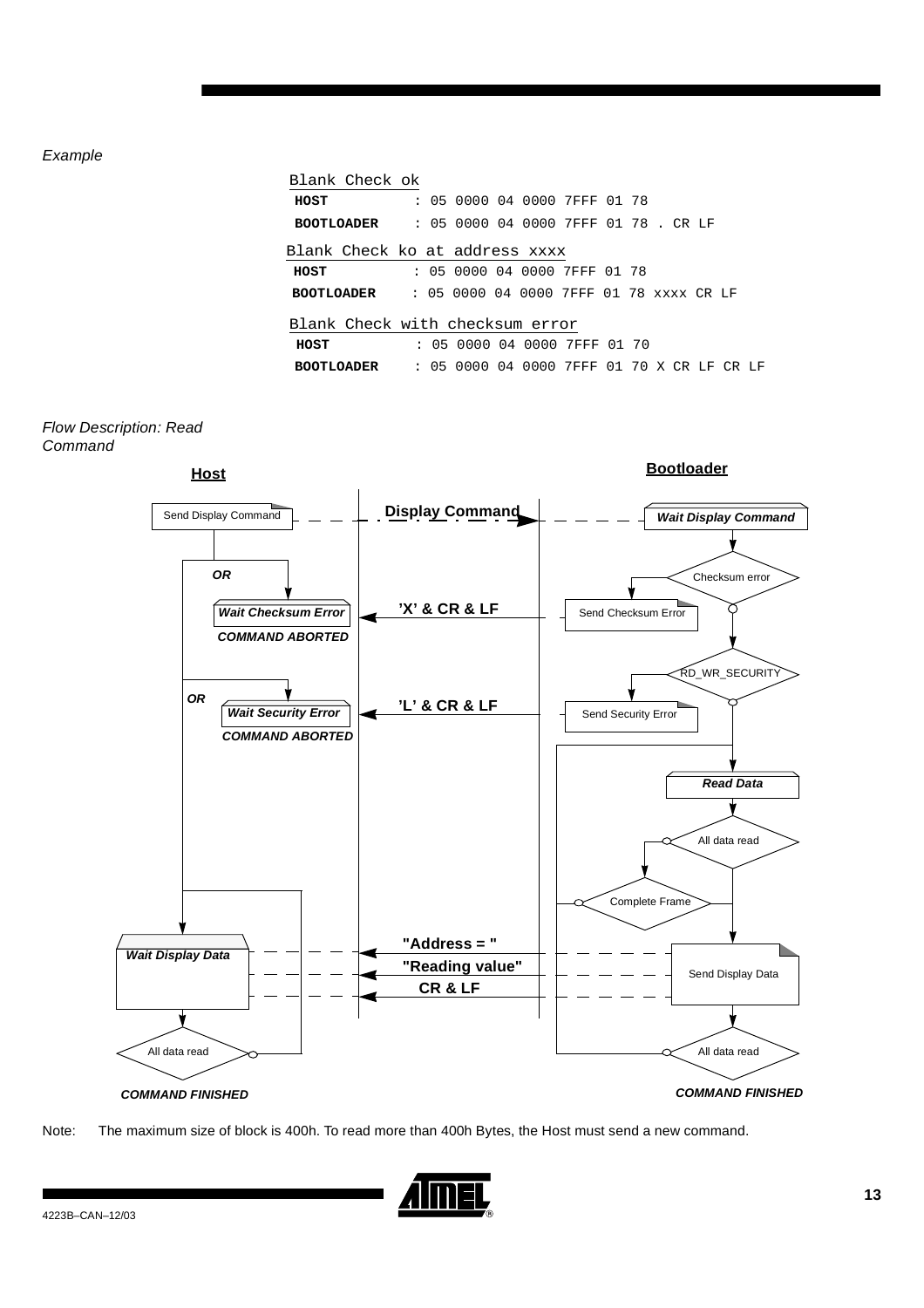![](_page_13_Picture_0.jpeg)

### Example

### Display data from address 0000h to 0020h

| HOST              |  |                 |  | : 05 0000 04 0000 0020 00 D7 |  |                                         |
|-------------------|--|-----------------|--|------------------------------|--|-----------------------------------------|
| <b>BOOTLOADER</b> |  |                 |  | : 05 0000 04 0000 0020 00 D7 |  |                                         |
| <b>BOOTLOADER</b> |  |                 |  |                              |  | $0000$ =-----data------ CR LF (16 data) |
| <b>BOOTLOADER</b> |  |                 |  |                              |  | $0010$ =-----data------ CR LF (16 data) |
| <b>BOOTLOADER</b> |  | 0020=data CR LF |  |                              |  | (1 data)                                |

### **Program Configuration Information**

The flow described below allows the user to program Configuration Information regarding the bootloader functionality.

The Boot Process Configuration:

- BSB
- SBV
- P1\_CF, P3\_CF, P4\_CF
- Fuse bits (BLJB and X2 bits) (see [Section "Mapping and Default Value of](#page-3-0)  [Hardware Security Byte"\)](#page-3-0)
- SSB
- EB

### Requests from Host

| <b>Command Name</b> | Record<br><b>Type</b> | Load<br><b>Offset</b> | Record<br>Length | Data[0] | Data[1]         | Data[2]   |
|---------------------|-----------------------|-----------------------|------------------|---------|-----------------|-----------|
| Erase SBV & BSB     |                       |                       | 02 <sub>h</sub>  | 04h     | 00h             |           |
| Program SSB level1  |                       |                       | 02 <sub>h</sub>  | 05h     | 00h             |           |
| Program SSB level2  |                       |                       |                  |         | 01h             |           |
| Program BSB         |                       |                       |                  |         | 00h             |           |
| Program SBV         |                       |                       |                  |         | 01h             |           |
| Program P1_CF       | 03h                   | X                     |                  | 06h     | 02 <sub>h</sub> | value     |
| Program P3_CF       |                       |                       | 03h              |         | 03h             |           |
| Program P4 CF       |                       |                       |                  |         | 04h             |           |
| Program EB          |                       |                       |                  |         | 06h             |           |
| Program bit BLJB    |                       |                       | 03h              | 0Ah     | 04h             | bit value |
| Program bit X2      |                       |                       |                  |         | 08h             |           |

Note: 1. The field "Load Offset" is not used

2. To program the BLJB and X2 bit the "bit value" is 00h or 01h.

Answers from Bootloader The bootloader answers with:

- : '.' & 'CR' & 'LF' when the value is programmed
- 'X' & 'CR' & 'LF' if the checksum is wrong
- 'P' & 'CR' & 'LF' if the Security is set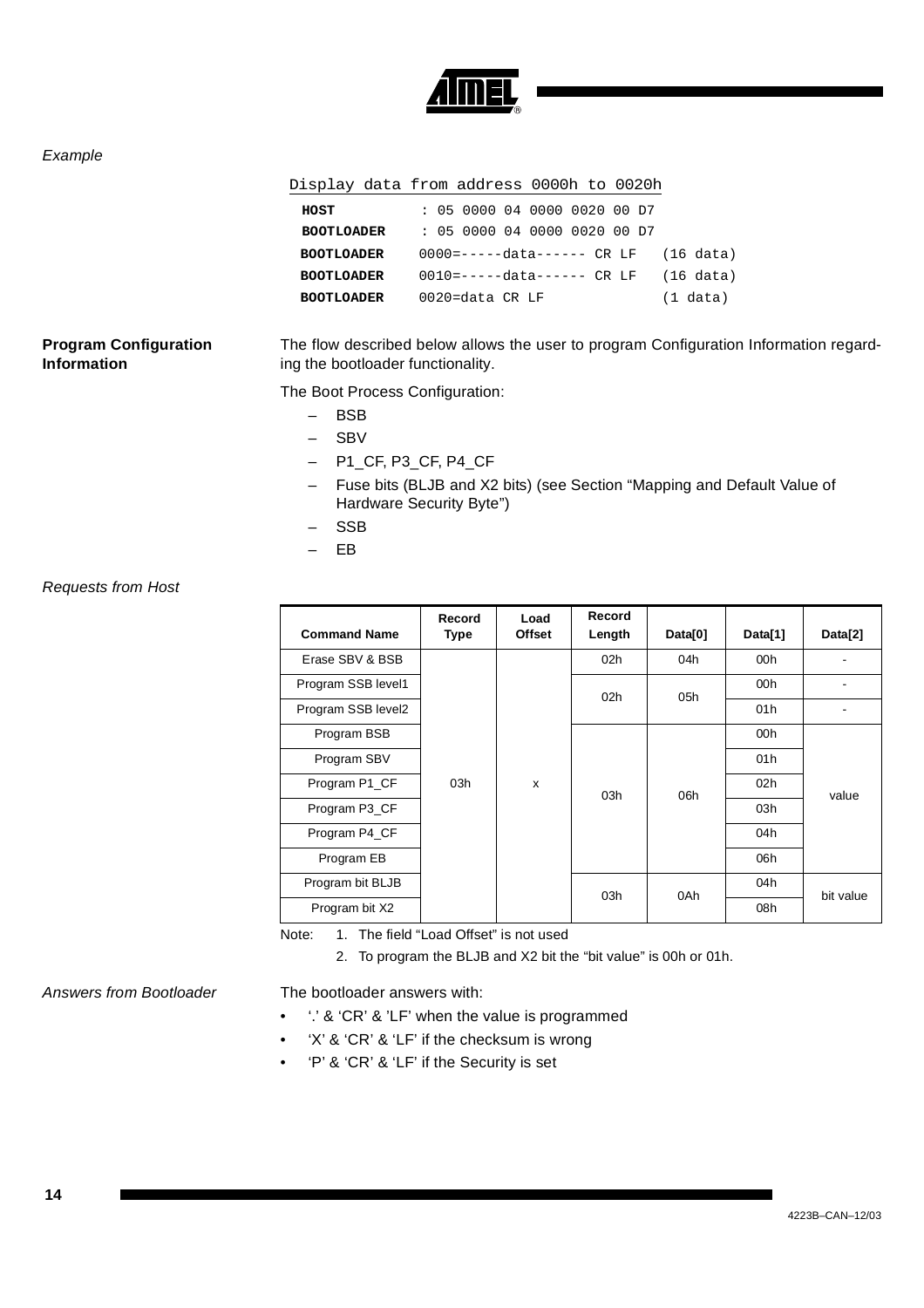### Flow Description

![](_page_14_Figure_1.jpeg)

Example

| Programming Atmel function (write SSB to level 2) |  |                                  |  |  |  |  |  |
|---------------------------------------------------|--|----------------------------------|--|--|--|--|--|
| HOST                                              |  | : 02 0000 03 05 01 F5            |  |  |  |  |  |
| <b>BOOTLOADER</b>                                 |  | : 02 0000 03 05 01 F5. CR LF     |  |  |  |  |  |
| Writing Frame (write BSB to 55h)                  |  |                                  |  |  |  |  |  |
| HOST                                              |  | : 03 0000 03 06 00 55 9F         |  |  |  |  |  |
| <b>BOOTLOADER</b>                                 |  | : 03 0000 03 06 00 55 9F . CR LF |  |  |  |  |  |
|                                                   |  |                                  |  |  |  |  |  |

![](_page_14_Picture_4.jpeg)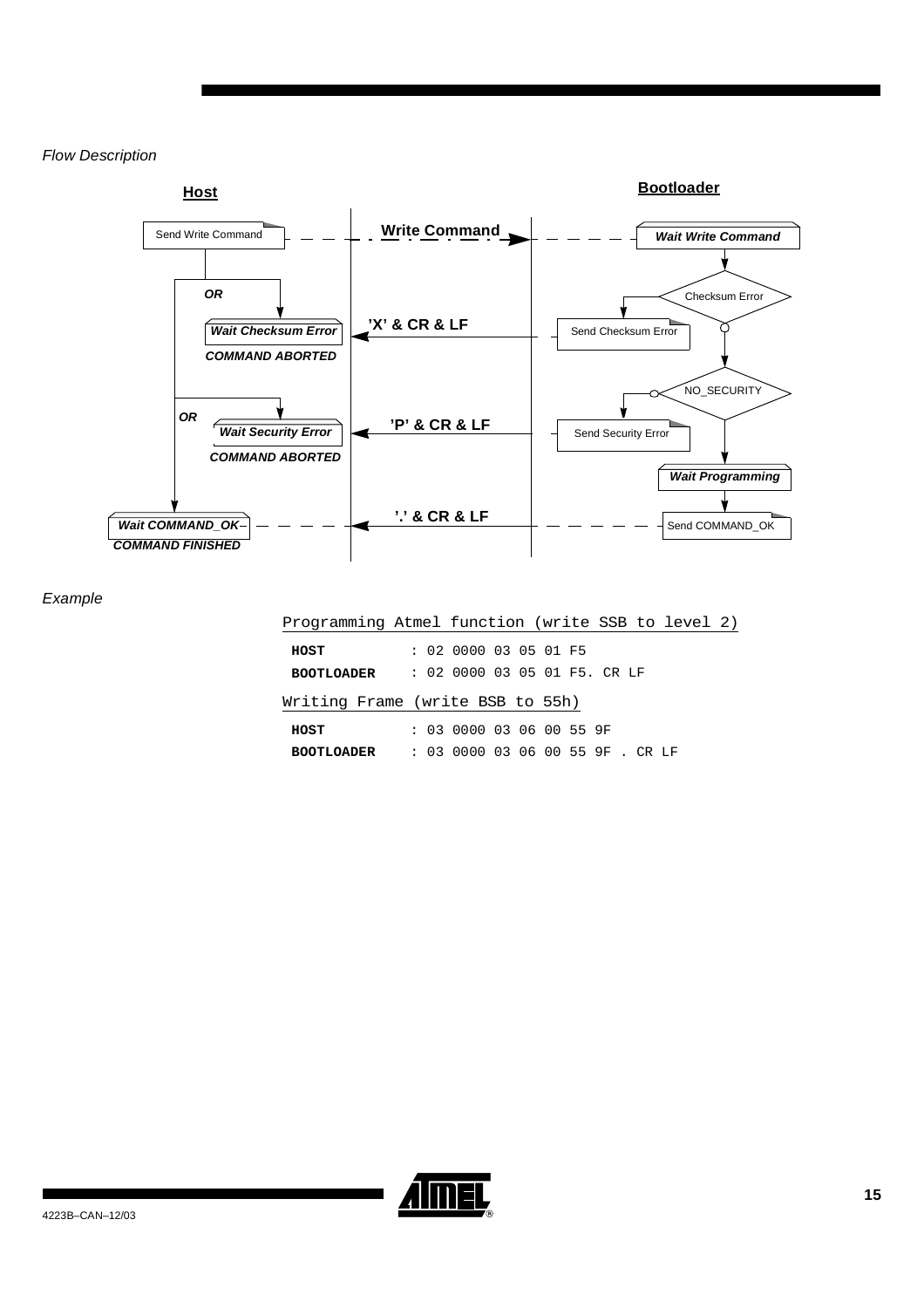![](_page_15_Picture_0.jpeg)

### **Read Configuration Information or Manufacturer Information**

The flow described below allows the user to read the configuration or manufacturer information.

Requests from Host

| <b>Command Name</b>          | Record<br>Type | Load<br><b>Offset</b> | Record<br>Length | Data[0] | Data[1]         |
|------------------------------|----------------|-----------------------|------------------|---------|-----------------|
| Read Manufacturer Code       |                |                       |                  |         | 00h             |
| Read Family Code             |                |                       |                  | 00h     | 01h             |
| <b>Read Product Name</b>     |                |                       |                  |         | 02h             |
| <b>Read Product Revision</b> |                |                       |                  |         | 03h             |
| Read SSB                     |                |                       |                  |         | 00h             |
| Read BSB                     |                |                       |                  |         | 01 <sub>h</sub> |
| Read SBV                     |                |                       |                  |         | 02h             |
| Read P1_CF                   | 05h            | X                     | 02h              | 07h     | 03h             |
| Read P3_CF                   |                |                       |                  |         | 04h             |
| Read P4_CF                   |                |                       |                  |         | 05h             |
| Read EB                      |                |                       |                  |         | 06h             |
| Read HSB (Fuse bit)          |                |                       |                  | 0Bh     | 00h             |
| Read Device ID1              |                |                       |                  | 0Eh     | 00h             |
| Read Device ID2              |                |                       |                  |         | 01h             |
| Read Bootloader version      |                |                       |                  | 0Fh     | 00h             |

Note: The field "Load Offset" is not used

Answers from Bootloader The bootloader answers with:

- 'value' & '.' & 'CR' & 'LF' when the value is programmed
- 'X' & 'CR' & 'LF' if the checksum is wrong
- 'P' & 'CR' & 'LF' if the Security is set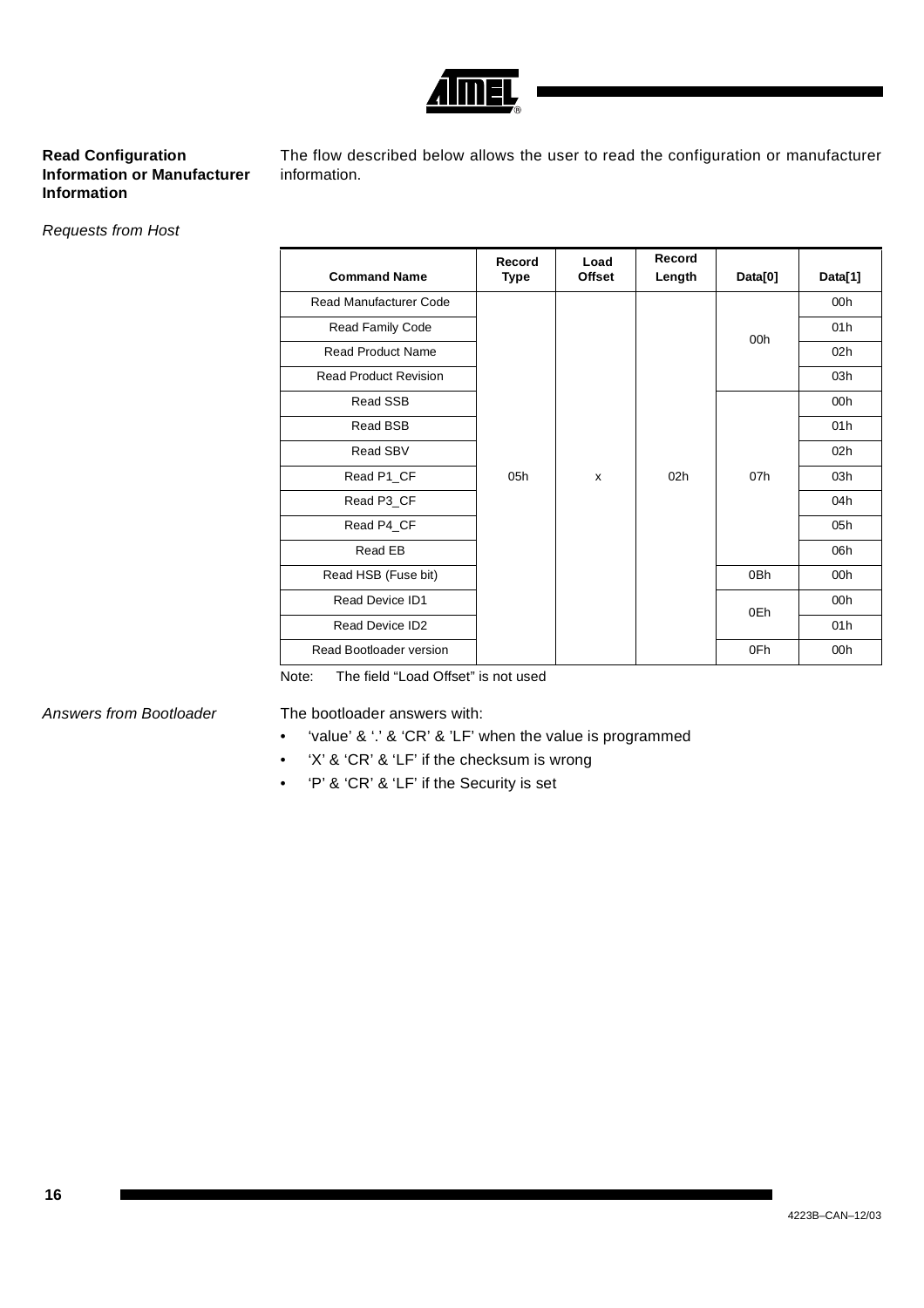### Flow Description

![](_page_16_Figure_1.jpeg)

Example

### Read function (read SBV)

| HOST                                          |  | : 02 0000 05 07 02 F0 |  |  |                                     |  |  |
|-----------------------------------------------|--|-----------------------|--|--|-------------------------------------|--|--|
| <b>BOOTLOADER</b>                             |  |                       |  |  | : 02 0000 05 07 02 F0 Value . CR LF |  |  |
| Atmel Read function (read Bootloader version) |  |                       |  |  |                                     |  |  |
| HOST                                          |  | : 020000010200FE      |  |  |                                     |  |  |
| <b>BOOTLOADER</b>                             |  |                       |  |  | : 02 0000 01 02 00 FB Value . CR LF |  |  |

![](_page_16_Picture_5.jpeg)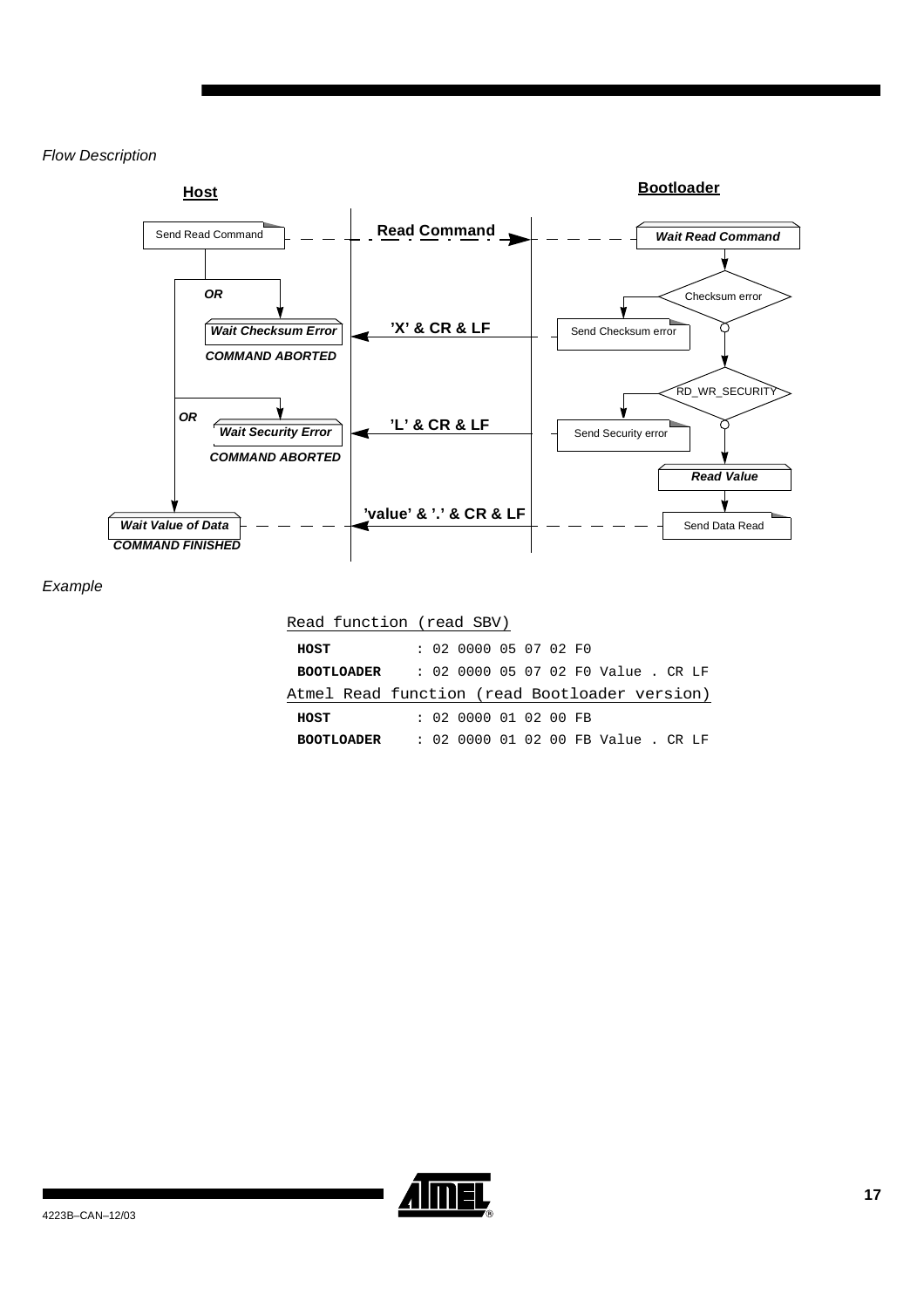![](_page_17_Picture_0.jpeg)

**Erase the Flash** The flow described below allows the user to erase the Flash memory.

Two modes of Flash erasing are possible:

- Full Chip erase
- **Block erase**

The Full Chip erase command erases the whole Flash (16K bytes) and sets some Configuration Bytes at their default values:

- BSB = FFh
- $SBV = FCh$
- SSB = FFh (NO\_SECURITY)

The full chip erase is always executed whatever the Software Security Byte value is. Note: Take care that the full chip erase execution takes few seconds (128 pages)

The Block erase command erases only a part of the Flash.

Three Blocks are defined in the T89C51CC02:

- block0 (From 0000h to 1FFFh)
- block1 (From 2000h to 3FFFh)

### Requests from Host

| <b>Command Name</b>      | Record<br>Type | Load<br><b>Offset</b> | Record<br>Length | Data <sub>[0]</sub> | Data[1] |
|--------------------------|----------------|-----------------------|------------------|---------------------|---------|
| Erase block0 (0k to 8k)  |                |                       | 02h              | 01h                 | 00h     |
| Erase block1 (8k to 16k) | 03h            | x                     |                  |                     | 20h     |
| Full chip erase          |                |                       | 01 <sub>h</sub>  | 07h                 |         |

Answers from Bootloader As the Program Configuration Information flows, the erase block command has three possible answers:

- '.' & 'CR' & 'LF' when the data are programmed
- 'X' & 'CR' & 'LF' if the checksum is wrong
- 'P' & 'CR' & 'LF' if the Security is set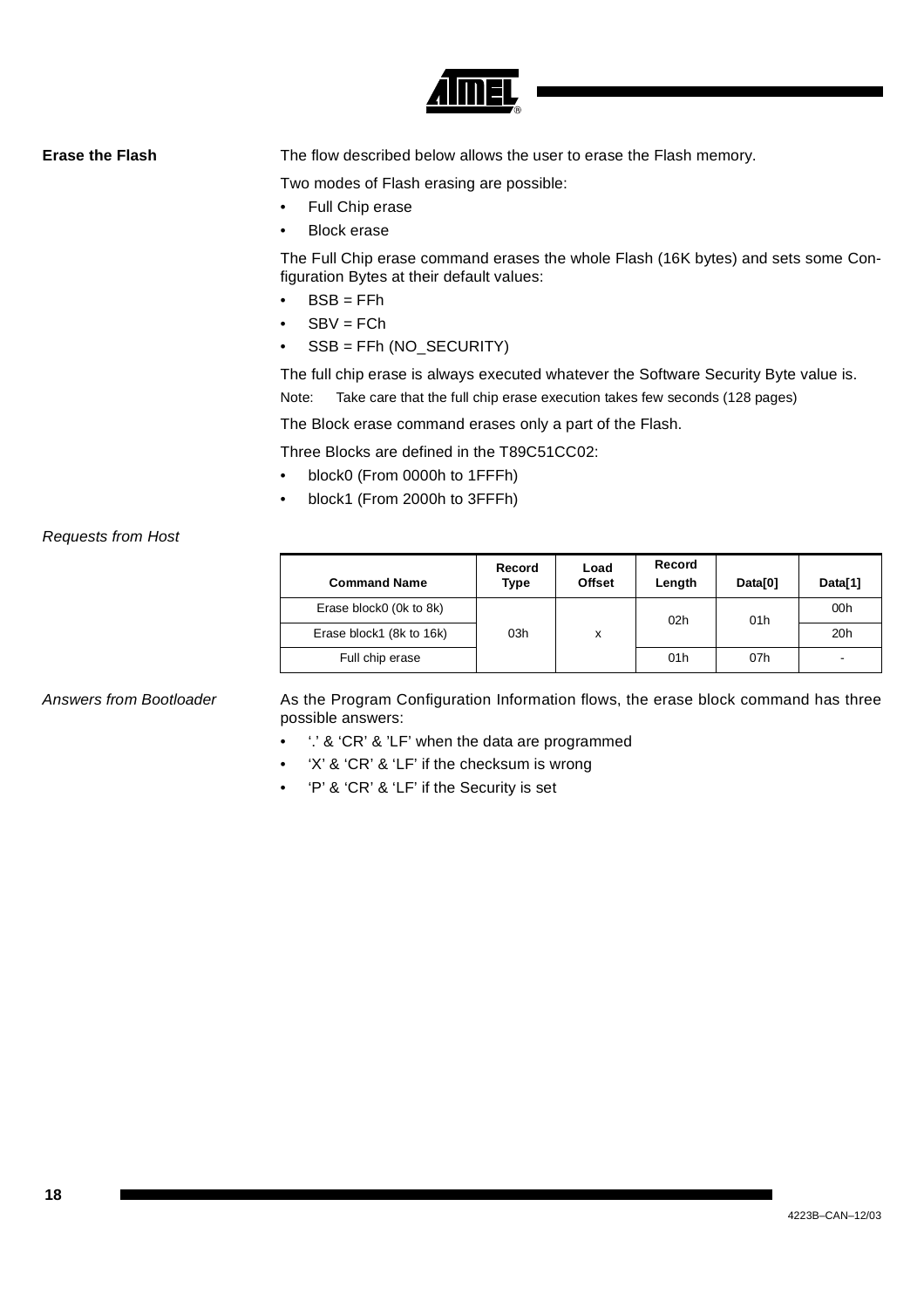### Flow Description

![](_page_18_Figure_1.jpeg)

Example

### Full Chip Erase

| HOST                    |  | : 01 0000 03 07 F5            |  |  |  |  |
|-------------------------|--|-------------------------------|--|--|--|--|
| <b>BOOTLOADER</b>       |  | : 01 0000 03 07 F5 . CR LF    |  |  |  |  |
| Erase Block1(8k to 16k) |  |                               |  |  |  |  |
| HOST                    |  | : 02 0000 03 01 20 DA         |  |  |  |  |
| <b>BOOTLOADER</b>       |  | : 02 0000 03 01 20 DA . CR LF |  |  |  |  |
|                         |  |                               |  |  |  |  |

![](_page_18_Picture_5.jpeg)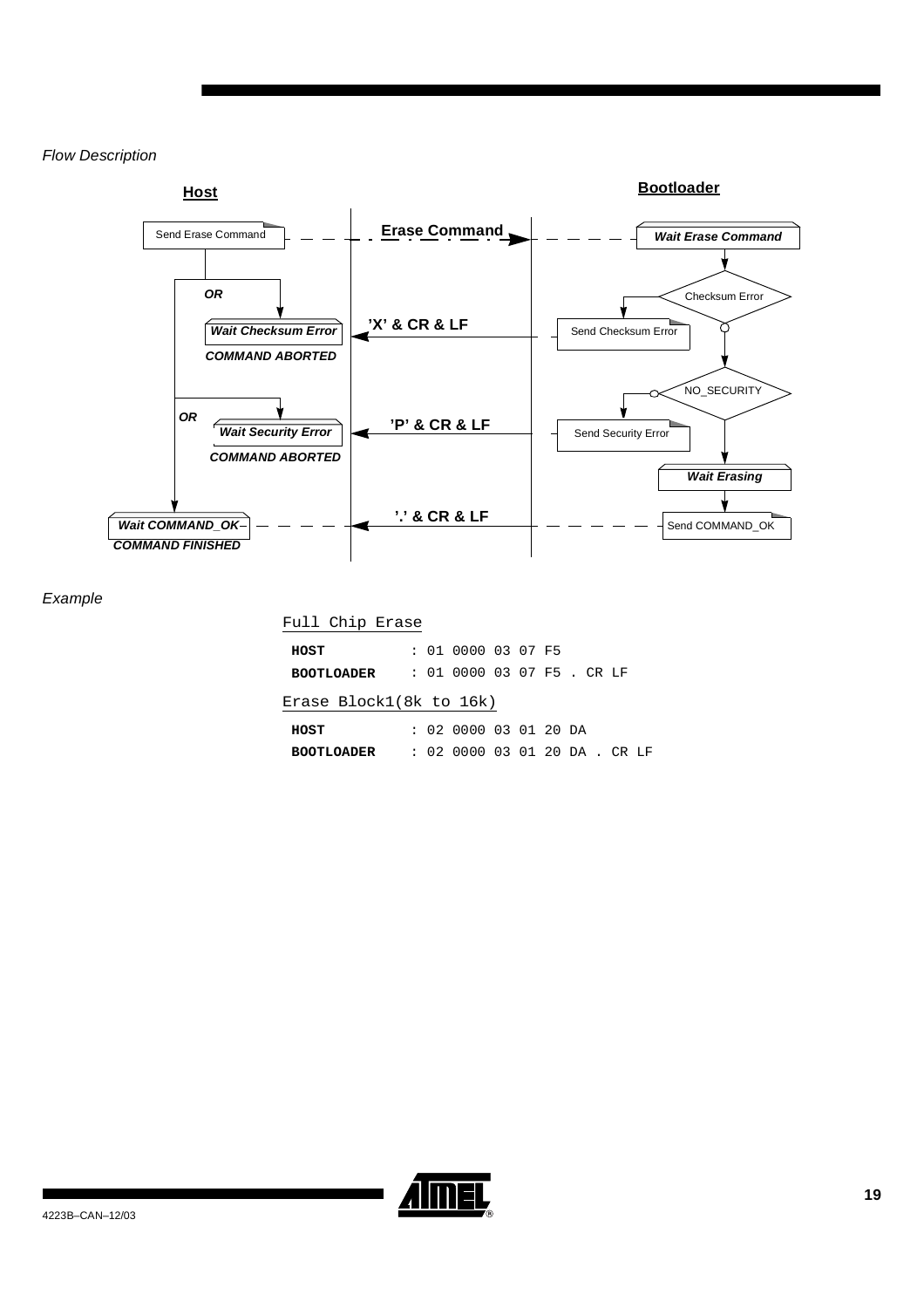![](_page_19_Picture_0.jpeg)

**Start the Application** The flow described below allows to start the application directly from the bootloader upon a specific command reception.

Two options are possible:

- Start the application with a reset pulse generation (using watchdog). When the device receives this command the watchdog is enabled and the bootloader enters a waiting loop until the watchdog resets the device. Take care that if an external reset chip is used the reset pulse in output may be wrong and in this case the reset sequence is not correctly executed.
- Start the application without reset A jump at the address 0000h is used to start the application without reset.

### Requests from Host

| <b>Command Name</b>                                | Record type | <b>Load Offset</b> | Record<br>Length | Data[0] | Data[1] | Data[2] | Data[3] |
|----------------------------------------------------|-------------|--------------------|------------------|---------|---------|---------|---------|
| Start application with a reset pulse<br>generation | 03h         | $\checkmark$       | 02h              | 03h     | 00h     |         |         |
| Start application with a jump at<br>"address"      |             |                    | 04h              |         | 01h     | Address |         |

Answer from Bootloader No answer is returned by the device.

### Example

|      | Start Application with reset pulse               |  |                             |  |  |  |  |
|------|--------------------------------------------------|--|-----------------------------|--|--|--|--|
| HOST |                                                  |  | : 020000030300F8            |  |  |  |  |
|      | <b>BOOTLOADER</b>                                |  | : 020000030300F8            |  |  |  |  |
|      | Start Application without reset at address 0000h |  |                             |  |  |  |  |
| HOST |                                                  |  | : 04 0000 03 03 01 00 00 F5 |  |  |  |  |
|      | <b>BOOTLOADER</b>                                |  | : 04 0000 03 03 01 00 00 F5 |  |  |  |  |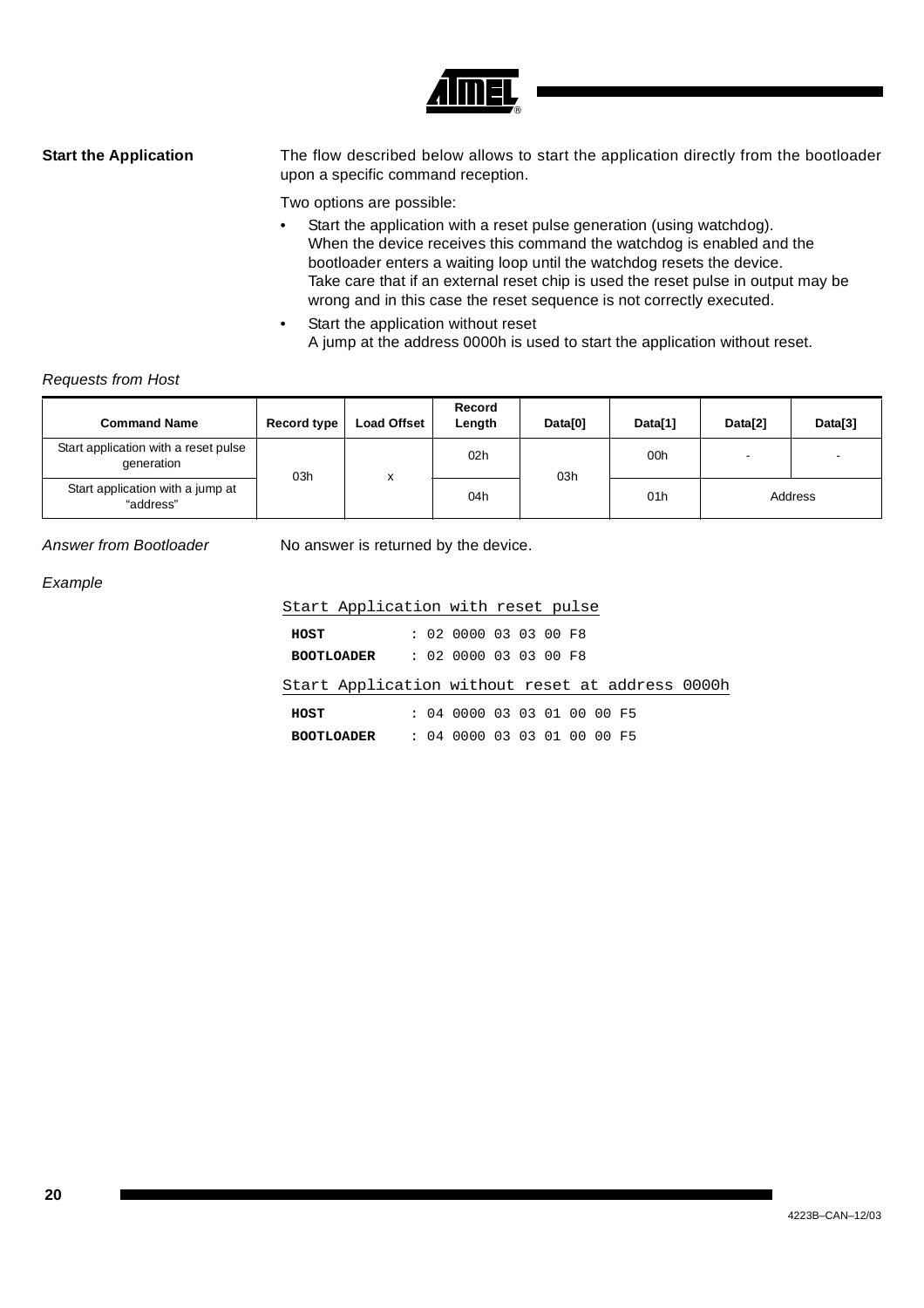<span id="page-20-1"></span><span id="page-20-0"></span>

| <b>In-Application</b><br><b>Programming/Self-</b> | The IAP allows to reprogram a microcontroller's on-chip Flash memory without remov-<br>ing it from the system and while the embedded application is running. |  |  |  |  |
|---------------------------------------------------|--------------------------------------------------------------------------------------------------------------------------------------------------------------|--|--|--|--|
| programming                                       | The user application can call some Application Programming Interface (API) routines<br>allowing IAP. These API are executed by the bootloader.               |  |  |  |  |
|                                                   | To call the corresponding API, the user must use a set of Flash_api routines which can<br>be linked with the application.                                    |  |  |  |  |
|                                                   | Example of Flash_api routines are available on the Atmel web site on the software appli-<br>cation note:                                                     |  |  |  |  |
|                                                   | C Flash Drivers for the T89C51CC02UA                                                                                                                         |  |  |  |  |
|                                                   | The Flash_api routines on the package work only with the UART bootloader.                                                                                    |  |  |  |  |
|                                                   | The Flash_api routines are listed in APPENDIX-2.                                                                                                             |  |  |  |  |
| <b>API Call</b>                                   |                                                                                                                                                              |  |  |  |  |
| <b>Process</b>                                    | The application selects an API by setting R1, ACC, DPTR0 and DPTR1 registers.                                                                                |  |  |  |  |
|                                                   | All calls are made through a common interface "USER_CALL" at the address FFF0h.                                                                              |  |  |  |  |
|                                                   | The jump at the USER_CALL must be done by LCALL instruction to be able to come-<br>back in the application.                                                  |  |  |  |  |
|                                                   | Before jump at the USER_CALL, the bit ENBOOT in AUXR1 register must be set.                                                                                  |  |  |  |  |
| <b>Constraints</b>                                | The interrupts are not disabled by the bootloader.                                                                                                           |  |  |  |  |
|                                                   | Interrupts must be disabled by user prior to jump to the USER_CALL, then re-enabled<br>when returning.                                                       |  |  |  |  |
|                                                   |                                                                                                                                                              |  |  |  |  |
|                                                   | Interrupts must also be disabled before accessing EEPROM Data then re-enabled after.                                                                         |  |  |  |  |
|                                                   | The user must take care of hardware watchdog before launching a Flash operation.                                                                             |  |  |  |  |

![](_page_20_Picture_1.jpeg)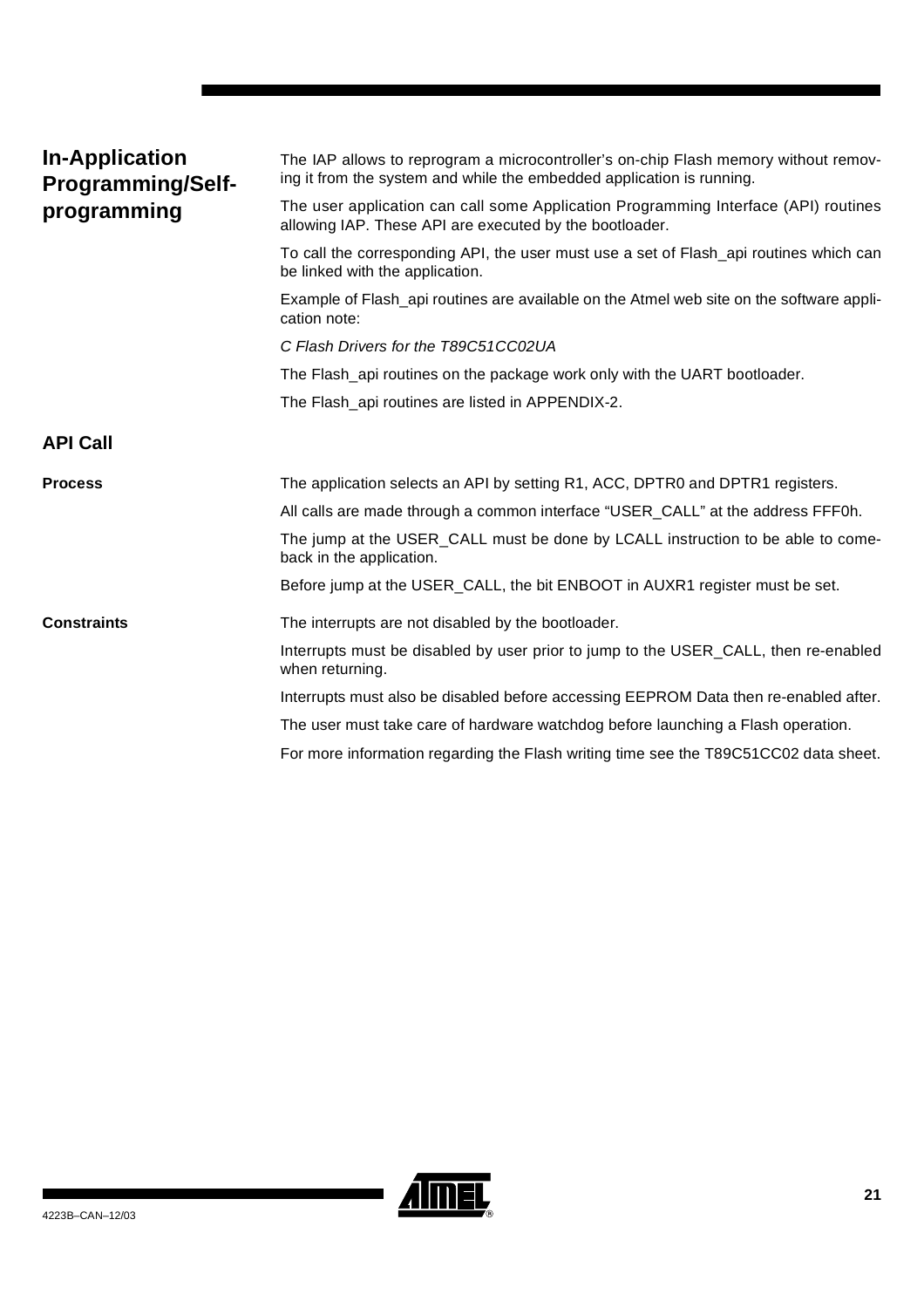![](_page_21_Picture_0.jpeg)

<span id="page-21-0"></span>**API Commands** Several types of APIs are available:

- Read/Program Flash and EEPROM Data memory
- Read Configuration and Manufacturer Information
- Program Configuration Information
- Erase Flash
- Start bootloader

**Read/Program Flash and EEPROM Data Memory** All routines to access EEPROM Data are managed directly from the application without using bootloader resources.

To read the Flash memory the bootloader is not involved.

For more details on these routines see the T89C51CC02 Data sheet sections "Program/Code Memory" and "EEPROM Data Memory"

Two routines are available to program the Flash:

- \_\_api\_wr\_code\_byte
- \_\_api\_wr\_code\_page
- The application program load the column latches of the Flash then call the \_\_api\_wr\_code\_byte or \_\_api\_wr\_code\_page see data sheet in section "Program/Code Memory".
- Parameter settings

| API_name           | R1  | <b>DPTR0</b>                                                         | DPTR <sub>1</sub>                                     | Acc                          |
|--------------------|-----|----------------------------------------------------------------------|-------------------------------------------------------|------------------------------|
| __api_wr_code_byte | 02h | Address in<br>Flash<br>memory to<br>write                            |                                                       | Value to write               |
| __api_wr_code_page | 09h | Address of<br>the first Byte<br>to program in<br>the Flash<br>memory | Address in<br>XRAM of the<br>first data to<br>program | Number of Byte<br>to program |

Instruction: LCALL FFF0h.

Note: No special resources are used by the bootloader during this operation

• Parameter settings

| ٠<br>Parameter settings |                 |                   |                           |                           |
|-------------------------|-----------------|-------------------|---------------------------|---------------------------|
| API name                | R <sub>1</sub>  | DPTR <sub>0</sub> | DPTR <sub>1</sub>         | Acc                       |
| __api_rd_HSB            | 0Bh             | 0000h             | $\boldsymbol{\mathsf{x}}$ | return HSB                |
| api_rd_BSB              | 07h             | 0001h             | X                         | return BSB                |
| api rd SBV              | 07h             | 0002h             | X                         | return SBV                |
| api rd SSB              | 07h             | 0000h             | X                         | return SSB                |
| api rd EB               | 07h             | 0006h             | X                         | return EB                 |
| _api_rd_manufacturer    | 00 <sub>h</sub> | 0000h             | X                         | return<br>manufacturer id |
| api_rd_device_id1       | 00 <sub>h</sub> | 0001h             | X                         | return id1                |
|                         |                 |                   |                           |                           |

### **Read Configuration and Manufacturer Information**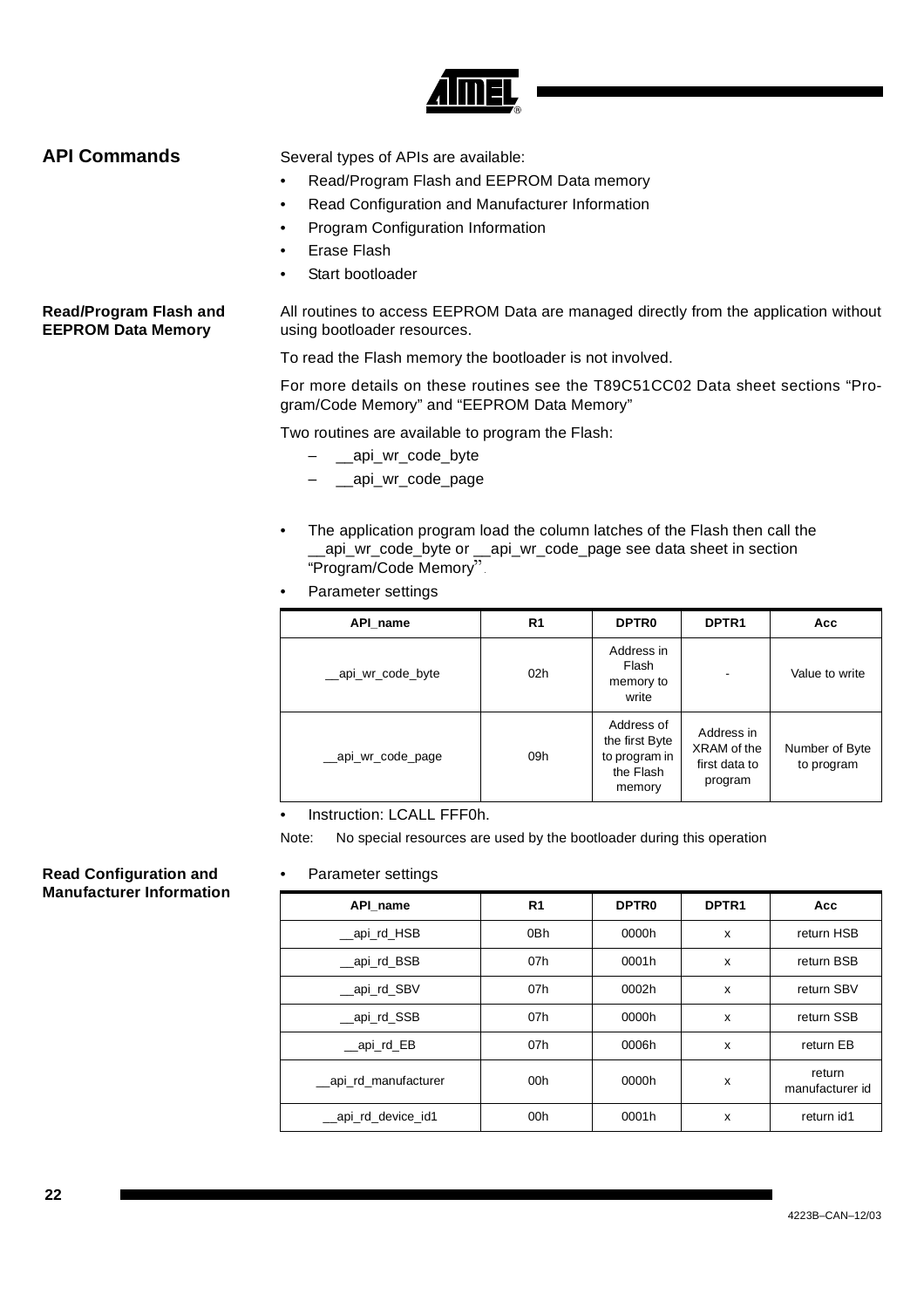| API name                   | R1  | <b>DPTRO</b> | DPTR <sub>1</sub> | Асс          |
|----------------------------|-----|--------------|-------------------|--------------|
| __api_rd_device_id2        | 00h | 0002h        | x                 | return id2   |
| __api_rd_device_id3        | 00h | 0003h        | х                 | return id3   |
| _api_rd_bootloader_version | 0Fh | 0000h        | х                 | return value |

- Instruction: LCALL FFF0h.
- At the complete API execution by the bootloader, the value to read is in the api\_value variable.

Note: No special resources are used by the bootloader during this operation

### • Parameter settings

| <b>API Name</b>   | R <sub>1</sub> | DPTR <sub>0</sub>                  | DPTR <sub>1</sub>         | Acc             |
|-------------------|----------------|------------------------------------|---------------------------|-----------------|
| api_set_X2        | 0Ah            | 0008h                              | X                         | 00h             |
| _api_clr_X2       | 0Ah            | 0008h                              | X                         | 01 <sub>h</sub> |
| api_set_BLJB      | 0Ah            | 0004h<br>$\boldsymbol{\mathsf{x}}$ |                           | 00h             |
| api_clr_BLJB      | 0Ah            | 0004h                              | X                         | 01 <sub>h</sub> |
| _api_wr_BSB       | 06h            | 0000h                              | X                         | value to write  |
| api wr SBV        | 06h            | 0001h                              | X                         | value to write  |
| api_wr_EB         | 06h            | 0006h                              | X                         | value to write  |
| api_wr_SSB_LEVEL0 | 05h            | <b>FFh</b>                         | $\boldsymbol{\mathsf{x}}$ | X               |
| api_wr_SSB_LEVEL1 | 05h            | FEh                                | X                         | X               |
| api_wr_SSB_LEVEL2 | 05h            | <b>FCh</b>                         | X                         | X               |

Instruction: LCALL FFF0h.

Note: 1. See in the T89C51CC02 data sheet the time that a write operation takes.

2. No special resources are used by the bootloader during these operations

![](_page_22_Picture_9.jpeg)

**Program Configuration** 

**Information**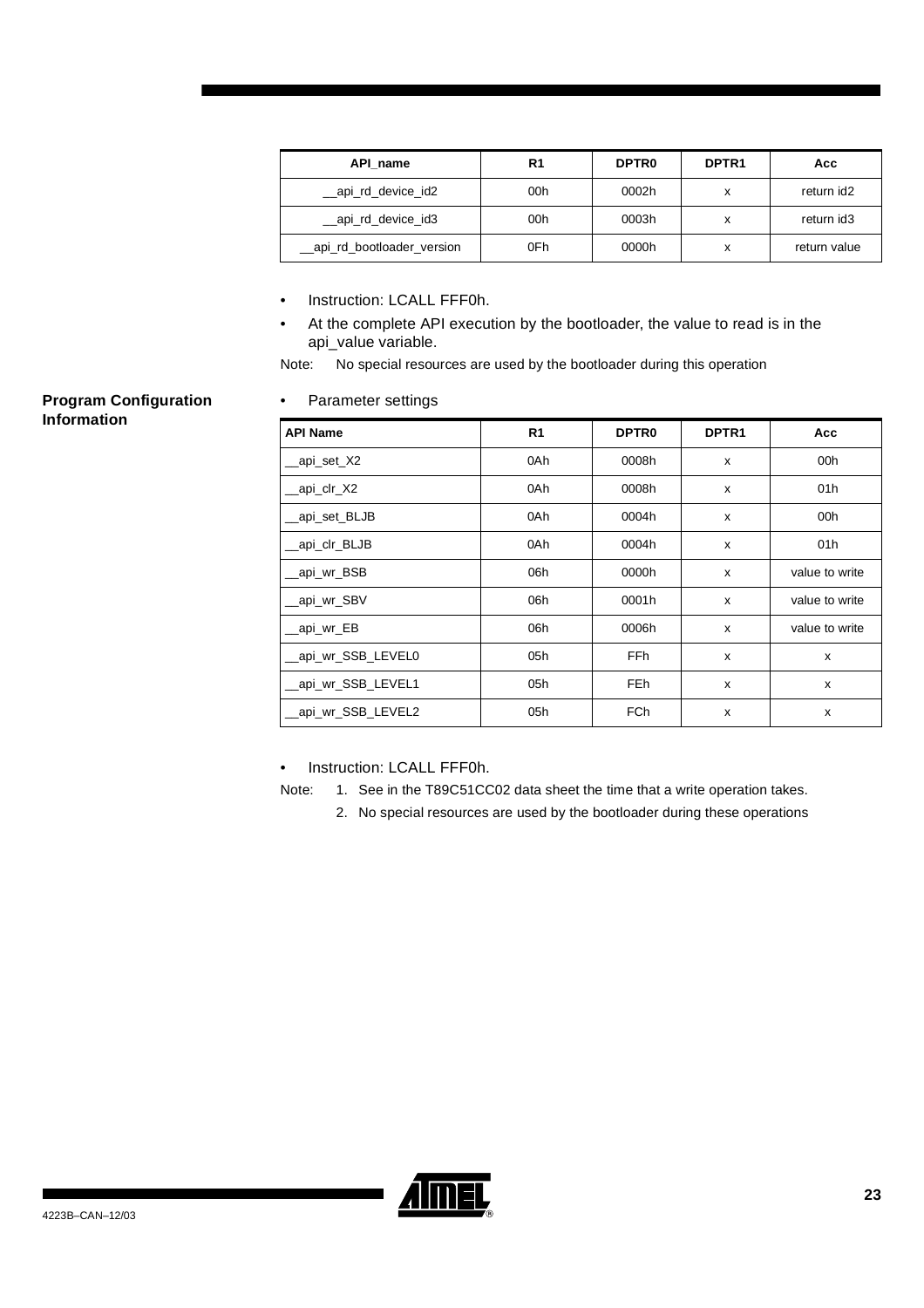![](_page_23_Picture_0.jpeg)

**Erase Flash** The T89C51CC02 flash memory is divided in several blocks:

Block 0: from address 0000h to 1FFFh

Block 1: from address 2000h to 3FFFh

These two blocks contain 64 pages.

• Parameter settings

| <b>API Name</b>    | R <sub>1</sub> | Dptr <sub>0</sub> | Dptr1  | Acc    |
|--------------------|----------------|-------------------|--------|--------|
| __api_erase_block0 | 01h            | 0000h             | v<br>́ | v<br>́ |
| _api_erase_block1  |                | 2000h             | v<br>́ | v<br>́ |

Instruction: LCALL FFF0h.

- Note: 1. See the T89C51CC02 data sheet for the time that a write operation takes and this time must multiply by the number of pages.
	- 2. No special resources are used by the bootloader during these operations

**Start Bootloader** This routine allows to start at the beginning of the bootloader as after a reset. After calling this routine the regular boot process is performed and the communication must be opened before any action.

- No special parameter setting
- Set bit ENBOOT in AUXR1 register
- instruction: LJUMP or LCALL at address F800h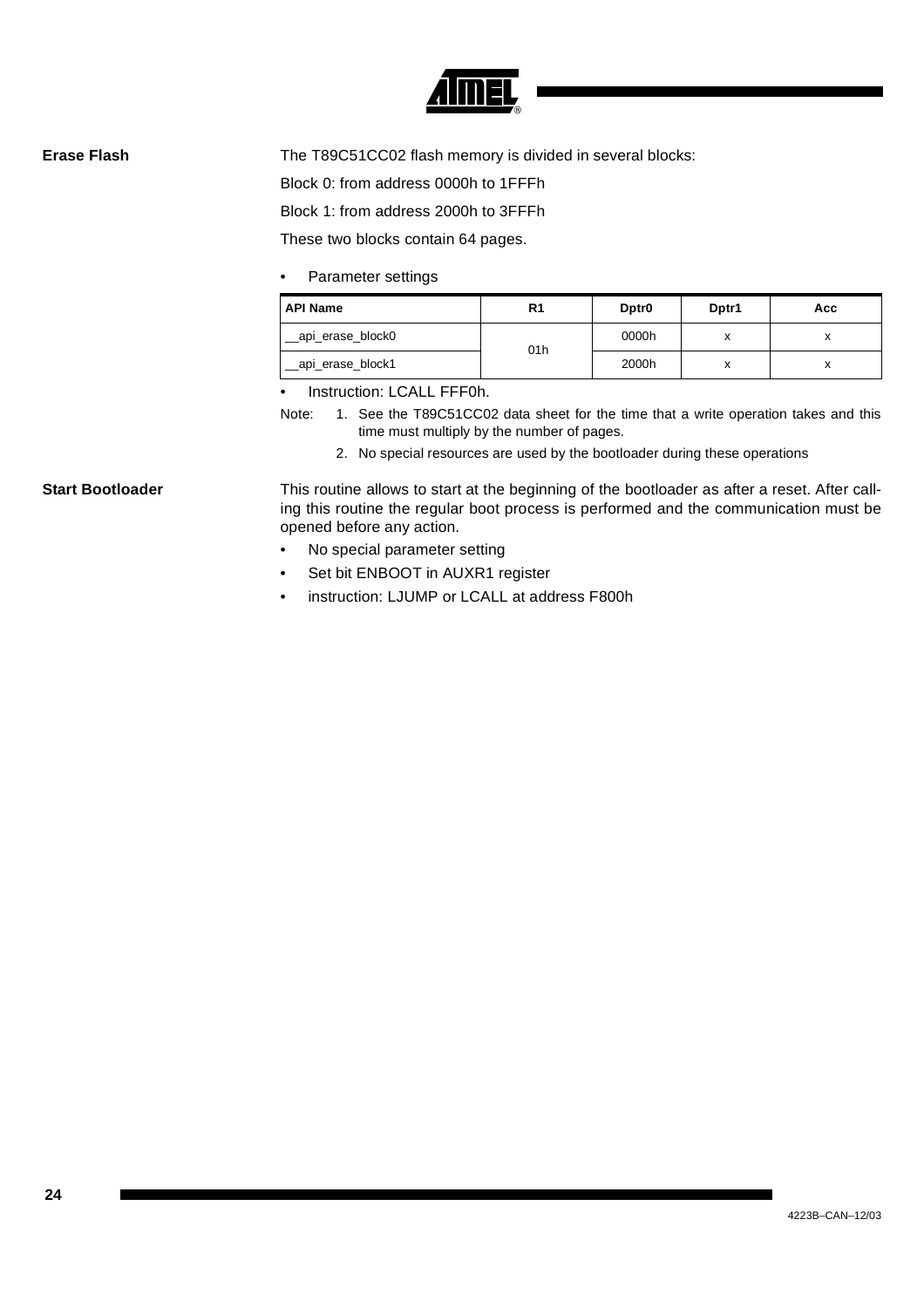# <span id="page-24-0"></span>**Appendix-A**

**Table 3.** Summary of frames from Host

| Command                                            | Record<br><b>Type</b> | Record<br>Length             | <b>Offset</b>      | Data[0]            | Data[1]              | Data[2]                  | Data[3]                  | Data[4]                  |
|----------------------------------------------------|-----------------------|------------------------------|--------------------|--------------------|----------------------|--------------------------|--------------------------|--------------------------|
| Program Nb Data Byte in Flash.                     | 00h                   | nb of data<br>(up to $80h$ ) | start<br>address   | $\pmb{\mathsf{X}}$ | x                    | x                        | $\pmb{\mathsf{X}}$       | X                        |
| Erase block0 (0000h-1FFFh)                         |                       | 02h                          | x                  | 01h                | 00h                  | $\blacksquare$           | $\overline{a}$           | $\blacksquare$           |
| Erase block1 (2000h-3FFFh)                         |                       |                              |                    |                    | 20h                  | $\blacksquare$           | $\blacksquare$           | $\blacksquare$           |
| Start application with a reset pulse<br>generation |                       | 02h                          | X                  | 03h                | 00h                  | $\overline{\phantom{a}}$ | $\overline{\phantom{a}}$ |                          |
| Start application with a jump at<br>"address"      |                       | 04h                          | $\mathsf{x}$       |                    | 01h                  |                          | address                  |                          |
| Erase SBV & BSB                                    |                       |                              | $\mathsf{x}$       | 04h                | 00h                  | $\blacksquare$           | $\Box$                   | $\blacksquare$           |
| Program SSB level 1                                |                       | 02h                          | x                  | 05h                | 00h                  | $\blacksquare$           | $\overline{a}$           |                          |
| Program SSB level 2                                |                       |                              | $\pmb{\mathsf{x}}$ |                    | 01h                  | $\blacksquare$           | $\blacksquare$           |                          |
| Program BSB                                        | 03h                   | x                            |                    | 00h                | value                | $\blacksquare$           |                          |                          |
| Program SBV                                        |                       |                              | $\pmb{\mathsf{x}}$ |                    | 01h                  | value                    | $\blacksquare$           | $\overline{a}$           |
| Program P1_CF                                      |                       | 03h                          | x                  | 06h                | 02h                  | value                    | $\blacksquare$           | $\overline{\phantom{a}}$ |
| Program P3_CF                                      |                       |                              | x                  |                    | 03h                  | value                    | $\blacksquare$           | $\blacksquare$           |
| Program P4_CF                                      |                       |                              | x                  |                    | 04h                  | value                    | $\blacksquare$           | $\blacksquare$           |
| Program EB                                         |                       |                              | $\mathsf{x}$       |                    | 06h                  | value                    | $\blacksquare$           | $\blacksquare$           |
| Full Chip Erase                                    |                       | 01h                          | $\pmb{\mathsf{x}}$ | 07h                | $\blacksquare$       | $\overline{\phantom{a}}$ | $\blacksquare$           |                          |
| Program bit BLJB                                   |                       | 03h                          | x                  | 0Ah                | 04h                  | bit value                | $\blacksquare$           | $\blacksquare$           |
| Program bit X2                                     |                       |                              | x                  |                    | 08h                  | bit value                | $\overline{a}$           |                          |
| Read Flash                                         |                       |                              |                    |                    |                      |                          |                          | 00h                      |
| <b>Blank Check</b>                                 | 04h                   | 05h                          | $\pmb{\mathsf{x}}$ |                    | <b>Start Address</b> |                          | <b>End Address</b>       | 01h                      |
| Read EEPROM Data                                   |                       |                              |                    |                    |                      |                          |                          | 02h                      |

![](_page_24_Picture_3.jpeg)

▊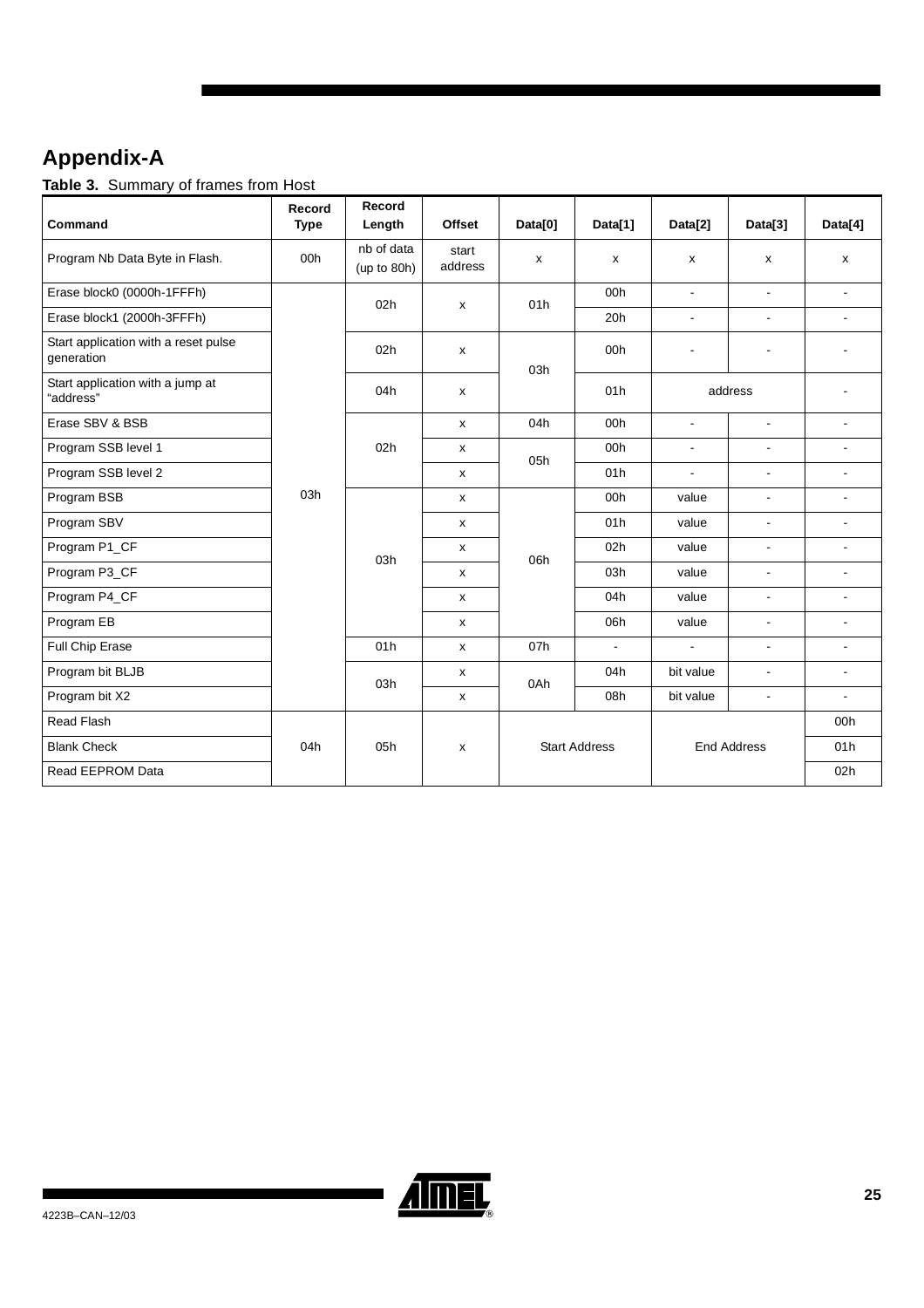![](_page_25_Picture_0.jpeg)

## **Table 3.** Summary of frames from Host (Continued)

|                                | Record | Record                    |                  |                           |         |                |                          |                          |                |                |                |     |                |   |
|--------------------------------|--------|---------------------------|------------------|---------------------------|---------|----------------|--------------------------|--------------------------|----------------|----------------|----------------|-----|----------------|---|
| Command                        | Type   | Length                    | <b>Offset</b>    | Data[0]                   | Data[1] | Data[2]        | Data[3]                  | Data[4]                  |                |                |                |     |                |   |
| <b>Read Manufacturer Code</b>  |        |                           |                  |                           | 00h     | ÷.             | $\sim$                   | $\overline{a}$           |                |                |                |     |                |   |
| Read Family Code               |        |                           |                  | 00h                       | 01h     | $\blacksquare$ | $\blacksquare$           | $\overline{\phantom{a}}$ |                |                |                |     |                |   |
| <b>Read Product Name</b>       |        |                           |                  |                           | 02h     | $\sim$         | $\sim$                   | $\sim$                   |                |                |                |     |                |   |
| <b>Read Product Revision</b>   |        |                           |                  |                           | 03h     | $\blacksquare$ | $\blacksquare$           | $\blacksquare$           |                |                |                |     |                |   |
| Read SSB                       |        |                           |                  |                           | 00h     | $\sim$         | $\blacksquare$           | ÷.                       |                |                |                |     |                |   |
| Read BSB                       |        | 05h<br>02h                |                  |                           | 01h     | $\sim$         | $\sim$                   | ٠                        |                |                |                |     |                |   |
| Read SBV                       |        |                           | X                |                           | 02h     | $\blacksquare$ | $\blacksquare$           | ۰                        |                |                |                |     |                |   |
| Read P1_CF                     |        |                           |                  | 07h                       | 03h     | ÷.             | $\overline{\phantom{a}}$ | ÷.                       |                |                |                |     |                |   |
| Read P3_CF                     |        |                           |                  |                           | 04h     | $\blacksquare$ | $\blacksquare$           | ۰                        |                |                |                |     |                |   |
| Read P4_CF                     |        |                           |                  |                           |         |                |                          |                          | 05h            | ÷.             | $\blacksquare$ | ÷.  |                |   |
| Read EB                        |        |                           |                  |                           |         |                |                          | 06h                      | $\blacksquare$ | $\blacksquare$ | ۰              |     |                |   |
| Read Hardware Byte             |        |                           |                  |                           |         |                | 0 <sub>Bh</sub>          | 00h                      | ÷.             | $\overline{a}$ | ÷.             |     |                |   |
| Read Device Boot ID1           |        |                           |                  | 0Eh                       | 00h     | ä,             | $\blacksquare$           | ۰                        |                |                |                |     |                |   |
| Read Device Boot ID2           |        |                           |                  |                           |         |                |                          |                          |                |                |                | 01h | $\blacksquare$ | ٠ |
| <b>Read Bootloader Version</b> |        |                           |                  | 0Fh                       | 00h     | $\blacksquare$ | $\blacksquare$           | ۰                        |                |                |                |     |                |   |
| Program Nb Data byte in EEPROM | 00h    | nb of data<br>(up to 80h) | start<br>address | $\boldsymbol{\mathsf{x}}$ | X       | x              | x                        | X                        |                |                |                |     |                |   |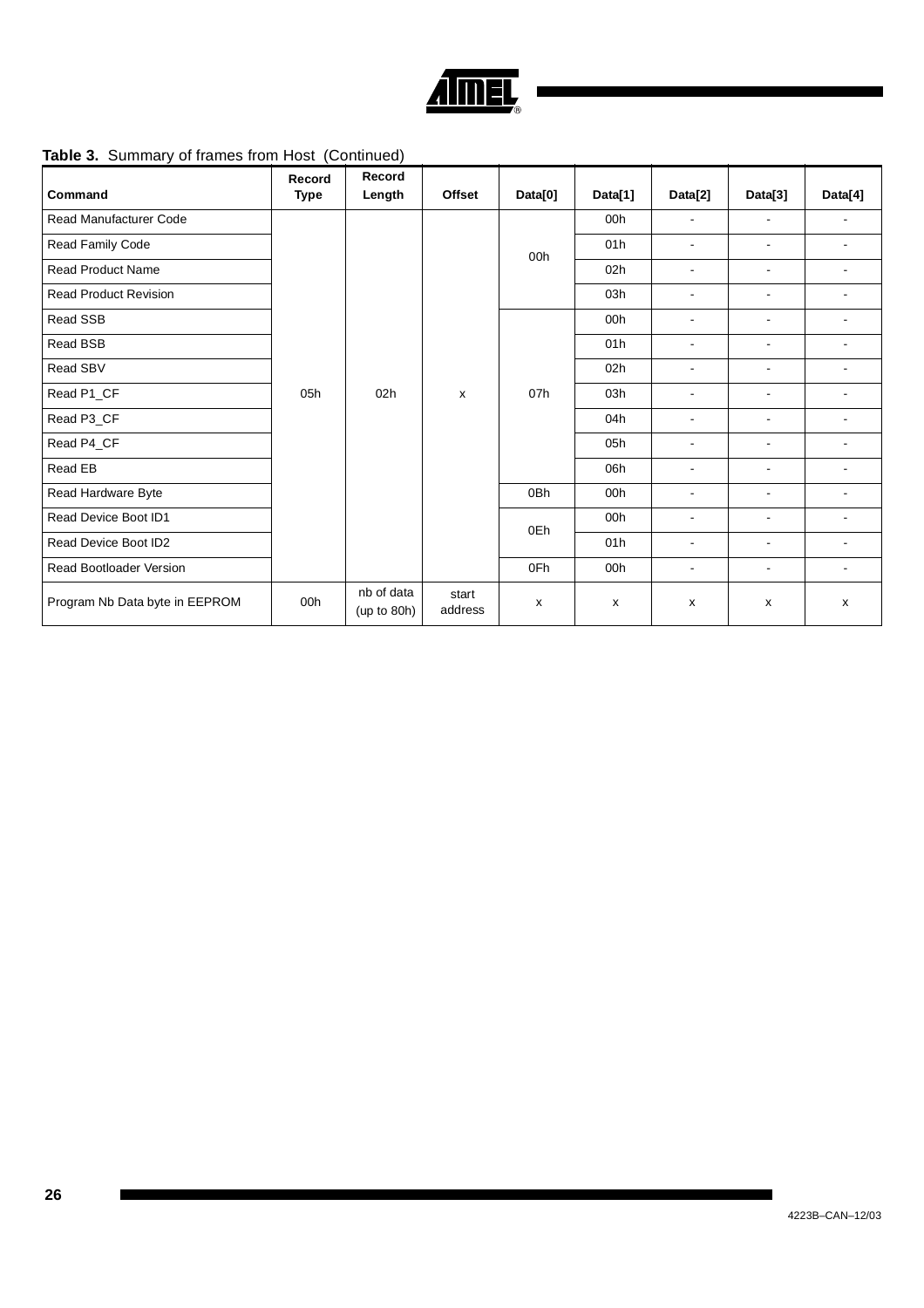# <span id="page-26-0"></span>**Appendix-B**

**Table 4.** API Summary

| <b>Function Name</b>       | <b>Bootloader</b><br><b>Execution</b> | R <sub>1</sub> | <b>DPTR0</b>                                                      | DPTR <sub>1</sub>                                     | Acc                          |
|----------------------------|---------------------------------------|----------------|-------------------------------------------------------------------|-------------------------------------------------------|------------------------------|
| _api_rd_code_byte          | no                                    |                |                                                                   |                                                       |                              |
| _api_wr_code_byte          | yes                                   | 02h            | Address in<br>Flash memory<br>to write                            | $\blacksquare$                                        | Value to write               |
| __api_wr_code_page         | yes                                   | 09h            | Address of the<br>first Byte to<br>program in the<br>Flash memory | Address in<br>XRAM of the<br>first data to<br>program | Number of Byte to<br>program |
| _api_erase_block0          | yes                                   | 01h            | 0000h                                                             | $\pmb{\mathsf{x}}$                                    | X                            |
| _api_erase_block1          | yes                                   | 01h            | 2000h                                                             | x                                                     | X                            |
| _api_rd_HSB                | yes                                   | 0Bh            | 0000h                                                             | X                                                     | return value                 |
| _api_set_X2                | yes                                   | 0Ah            | 0008h                                                             | X                                                     | 00h                          |
| _api_clr_X2                | yes                                   | 0Ah            | 0008h                                                             | X                                                     | 01h                          |
| _api_set_BLJB              | yes                                   | 0Ah            | 0004h                                                             | X                                                     | 00h                          |
| _api_clr_BLJB              | yes                                   | 0Ah            | 0004h                                                             | X                                                     | 01h                          |
| api_rd_BSB                 | yes                                   | 07h            | 0001h                                                             | X                                                     | return value                 |
| _api_wr_BSB                | yes                                   | 06h            | 0000h                                                             | X                                                     | value                        |
| _api_rd_SBV                | yes                                   | 07h            | 0002h                                                             | X                                                     | return value                 |
| _api_wr_SBV                | yes                                   | 06h            | 0001h                                                             | X                                                     | value                        |
| _api_erase_SBV             | yes                                   | 06h            | 0001h                                                             | X                                                     | <b>FCh</b>                   |
| _api_rd_SSB                | yes                                   | 07h            | 0000h                                                             | X                                                     | return value                 |
| _api_wr_SSB_level0         | yes                                   | 05h            | 00FFh                                                             | X                                                     | x                            |
| api_wr_SSB_level1          | yes                                   | 05h            | 00FEh                                                             | X                                                     | X                            |
| api_wr_SSB_level2          | yes                                   | 05h            | 00FCh                                                             | X                                                     | X                            |
| _api_rd_EB                 | yes                                   | 07h            | 0006h                                                             | X                                                     | return value                 |
| _api_wr_EB                 | yes                                   | 06h            | 0006h                                                             | x                                                     | value                        |
| api_rd_manufacturer        | yes                                   | 00h            | 0000h                                                             | $\pmb{\mathsf{x}}$                                    | return value                 |
| _api_rd_device_id1         | yes                                   | 00h            | 0001h                                                             | $\pmb{\mathsf{x}}$                                    | return value                 |
| _api_rd_device_id2         | yes                                   | 00h            | 0002h                                                             | $\pmb{\mathsf{X}}$                                    | return value                 |
| _api_rd_device_id3         | yes                                   | 00h            | 0003h                                                             | $\pmb{\mathsf{x}}$                                    | return value                 |
| _api_rd_bootloader_version | yes                                   | 0Fh            | 0000h                                                             | $\pmb{\mathsf{x}}$                                    | return value                 |
| _api_eeprom_busy           | no                                    |                |                                                                   |                                                       |                              |
| _api_rd_eeprom_byte        | no                                    |                |                                                                   |                                                       |                              |
| _api_wr_eeprom_byte        | no                                    |                |                                                                   |                                                       |                              |
| _api_start_bootloader      | no                                    |                |                                                                   |                                                       |                              |

![](_page_26_Picture_3.jpeg)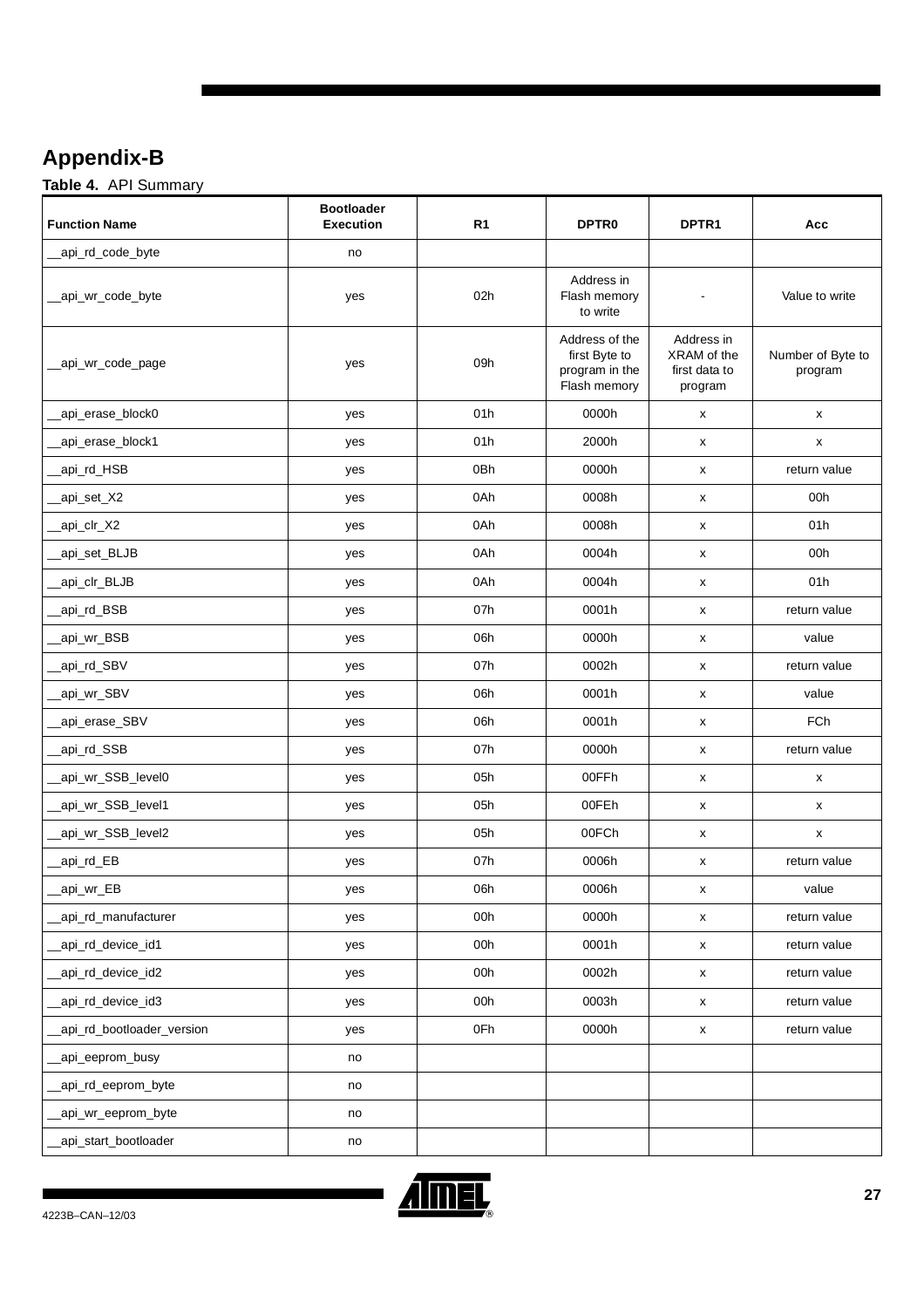# **Table of Contents**

| In-Application Programming or Self Programming Capability 2 |  |
|-------------------------------------------------------------|--|
|                                                             |  |
|                                                             |  |
|                                                             |  |
|                                                             |  |
|                                                             |  |
|                                                             |  |
|                                                             |  |
|                                                             |  |
|                                                             |  |
| In-Application Programming/Self-programming  21             |  |
|                                                             |  |
|                                                             |  |
|                                                             |  |
|                                                             |  |

![](_page_27_Picture_2.jpeg)